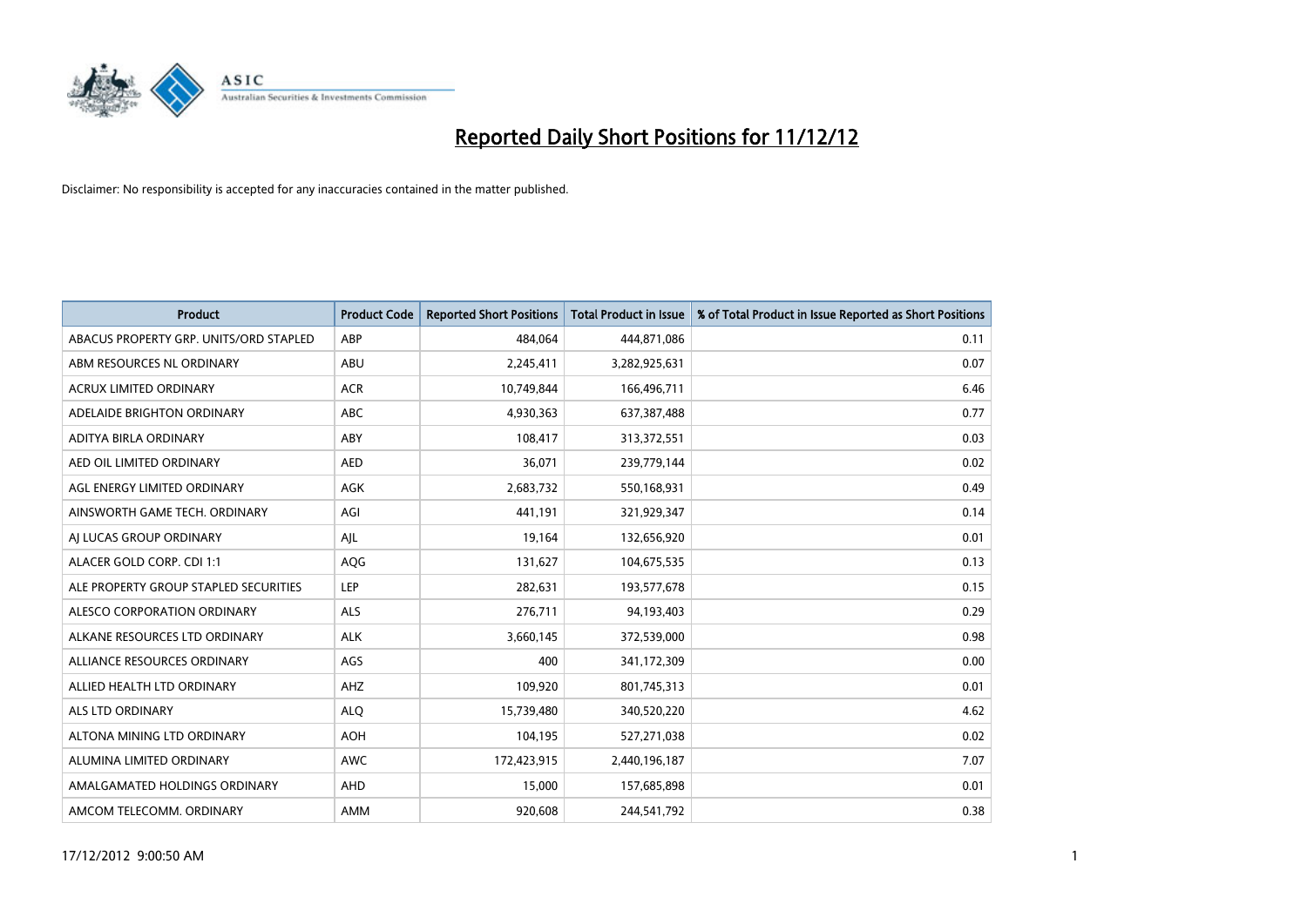

| <b>Product</b>                          | <b>Product Code</b> | <b>Reported Short Positions</b> | <b>Total Product in Issue</b> | % of Total Product in Issue Reported as Short Positions |
|-----------------------------------------|---------------------|---------------------------------|-------------------------------|---------------------------------------------------------|
| AMCOR LIMITED ORDINARY                  | AMC                 | 2,341,426                       | 1,206,684,923                 | 0.19                                                    |
| AMP LIMITED ORDINARY                    | AMP                 | 8,588,022                       | 2,930,423,546                 | 0.29                                                    |
| AMPELLA MINING ORDINARY                 | <b>AMX</b>          | 3,894,896                       | 247,500,493                   | 1.57                                                    |
| ANGLOGOLD ASHANTI CDI 5:1               | AGG                 | 500                             | 89,207,765                    | 0.00                                                    |
| ANSELL LIMITED ORDINARY                 | <b>ANN</b>          | 3,856,649                       | 130,768,652                   | 2.95                                                    |
| ANTARES ENERGY LTD ORDINARY             | <b>AZZ</b>          | 498,482                         | 257,000,000                   | 0.19                                                    |
| ANZ BANKING GRP LTD ORDINARY            | ANZ                 | 10,824,195                      | 2,721,234,961                 | 0.40                                                    |
| APA GROUP STAPLED SECURITIES            | <b>APA</b>          | 8,399,871                       | 823,540,679                   | 1.02                                                    |
| APN NEWS & MEDIA ORDINARY               | <b>APN</b>          | 15,938,354                      | 661,526,586                   | 2.41                                                    |
| AQUARIUS PLATINUM. ORDINARY             | <b>AOP</b>          | 13,901,733                      | 486,851,336                   | 2.86                                                    |
| AQUILA RESOURCES ORDINARY               | <b>AQA</b>          | 8,911,414                       | 411,804,442                   | 2.16                                                    |
| ARAFURA RESOURCE LTD ORDINARY           | ARU                 | 4,106,561                       | 441,270,644                   | 0.93                                                    |
| ARB CORPORATION ORDINARY                | <b>ARP</b>          | 88,415                          | 72,481,302                    | 0.12                                                    |
| ARDENT LEISURE GROUP STAPLED SECURITIES | AAD                 | 681,110                         | 397,774,513                   | 0.17                                                    |
| ARGO INVESTMENTS ORDINARY               | ARG                 | 183                             | 628,781,353                   | 0.00                                                    |
| ARISTOCRAT LEISURE ORDINARY             | <b>ALL</b>          | 14,235,967                      | 551,418,047                   | 2.58                                                    |
| ARRIUM LTD ORDINARY                     | ARI                 | 5,499,388                       | 1,351,527,328                 | 0.41                                                    |
| ASCIANO LIMITED ORDINARY                | <b>AIO</b>          | 3,193,438                       | 975,385,664                   | 0.33                                                    |
| ASG GROUP LIMITED ORDINARY              | <b>ASZ</b>          | 1,382,346                       | 206,720,839                   | 0.67                                                    |
| ASPEN GROUP ORD/UNITS STAPLED           | APZ                 | 286.819                         | 1,197,188,521                 | 0.02                                                    |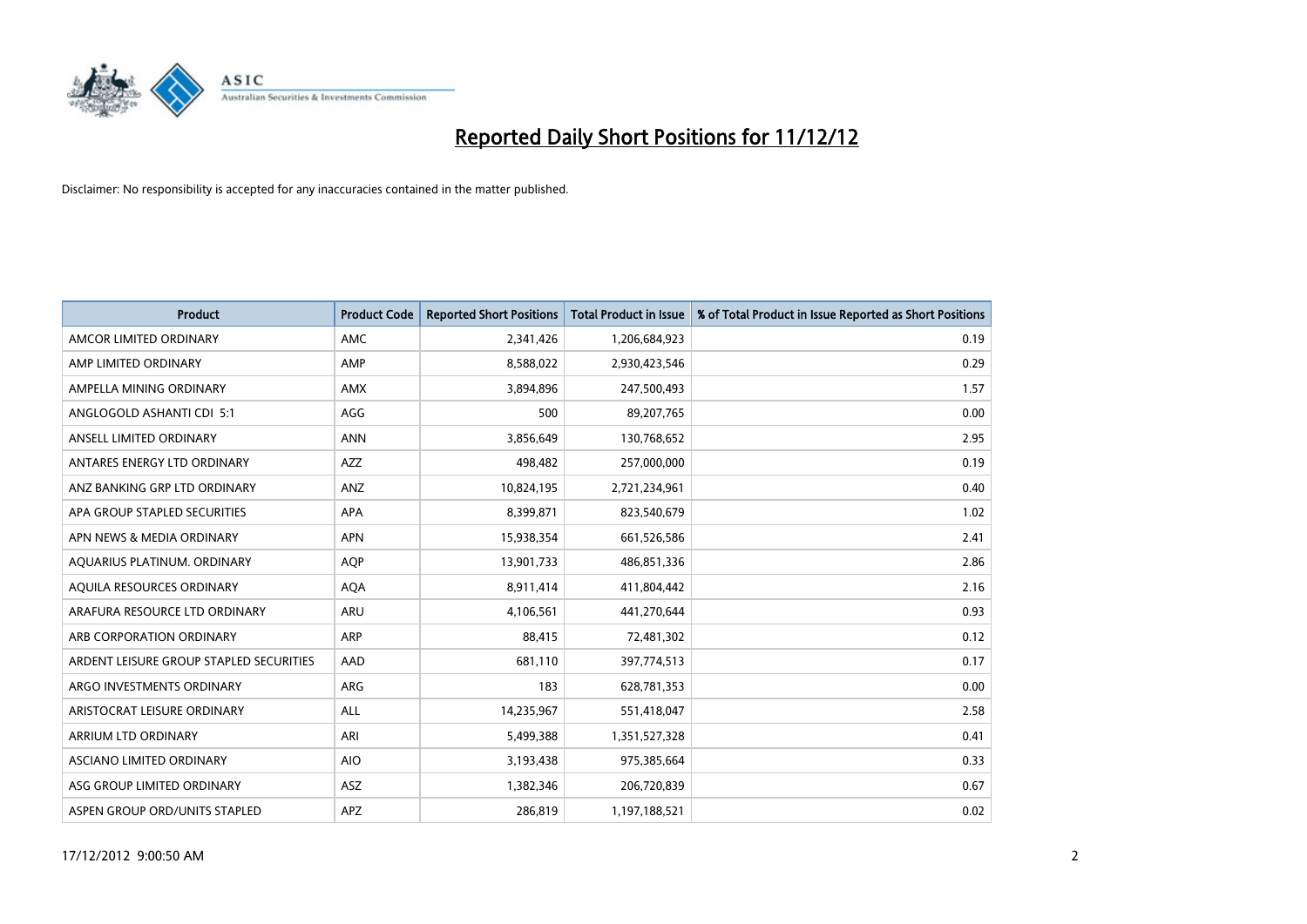

| <b>Product</b>                          | <b>Product Code</b> | <b>Reported Short Positions</b> | Total Product in Issue | % of Total Product in Issue Reported as Short Positions |
|-----------------------------------------|---------------------|---------------------------------|------------------------|---------------------------------------------------------|
| ASTRO JAP PROP GROUP STAPLED SECURITIES | AJA                 | 1,593                           | 58,445,002             | 0.00                                                    |
| ASX LIMITED ORDINARY                    | ASX                 | 3,811,580                       | 175,136,729            | 2.18                                                    |
| ATLAS IRON LIMITED ORDINARY             | <b>AGO</b>          | 8,438,832                       | 909,718,409            | 0.93                                                    |
| AURIZON HOLDINGS LTD ORDINARY           | <b>AZI</b>          | 15,344,996                      | 2,137,284,503          | 0.72                                                    |
| <b>AURORA OIL &amp; GAS ORDINARY</b>    | <b>AUT</b>          | 5,860,701                       | 447,885,778            | 1.31                                                    |
| <b>AUSDRILL LIMITED ORDINARY</b>        | <b>ASL</b>          | 5,564,141                       | 309,385,296            | 1.80                                                    |
| AUSENCO LIMITED ORDINARY                | AAX                 | 920,925                         | 123,872,665            | 0.74                                                    |
| <b>AUSTAL LIMITED ORDINARY</b>          | ASB                 | 3,311,380                       | 319,876,994            | 1.04                                                    |
| AUSTEX OIL LIMITED ORDINARY             | AOK                 | 1,000,000                       | 432,951,041            | 0.23                                                    |
| AUSTIN ENGINEERING ORDINARY             | <b>ANG</b>          | 476,359                         | 72,314,403             | 0.66                                                    |
| AUSTRALAND PROPERTY STAPLED SECURITY    | <b>ALZ</b>          | 595,446                         | 576,846,597            | 0.10                                                    |
| AUSTRALIAN AGRICULT, ORDINARY           | AAC                 | 659,682                         | 312,905,085            | 0.21                                                    |
| AUSTRALIAN INFRASTR. UNITS/ORDINARY     | <b>AIX</b>          | 835,320                         | 620,733,944            | 0.13                                                    |
| AUSTRALIAN PHARM, ORDINARY              | API                 | 313,340                         | 488,115,883            | 0.06                                                    |
| AVIENNINGS LIMITED ORDINARY             | <b>AVI</b>          | 175,000                         | 274,588,694            | 0.06                                                    |
| AWE LIMITED ORDINARY                    | AWE                 | 4,165,639                       | 522,116,985            | 0.80                                                    |
| AZIMUTH RES LTD ORDINARY                | <b>AZH</b>          | 1,440,309                       | 422,454,886            | 0.34                                                    |
| <b>BANDANNA ENERGY ORDINARY</b>         | <b>BND</b>          | 14,602,287                      | 528,481,199            | 2.76                                                    |
| BANK OF OUEENSLAND, ORDINARY            | <b>BOO</b>          | 7,568,993                       | 308,797,224            | 2.45                                                    |
| <b>BASE RES LIMITED ORDINARY</b>        | <b>BSE</b>          | 466.341                         | 560,440,029            | 0.08                                                    |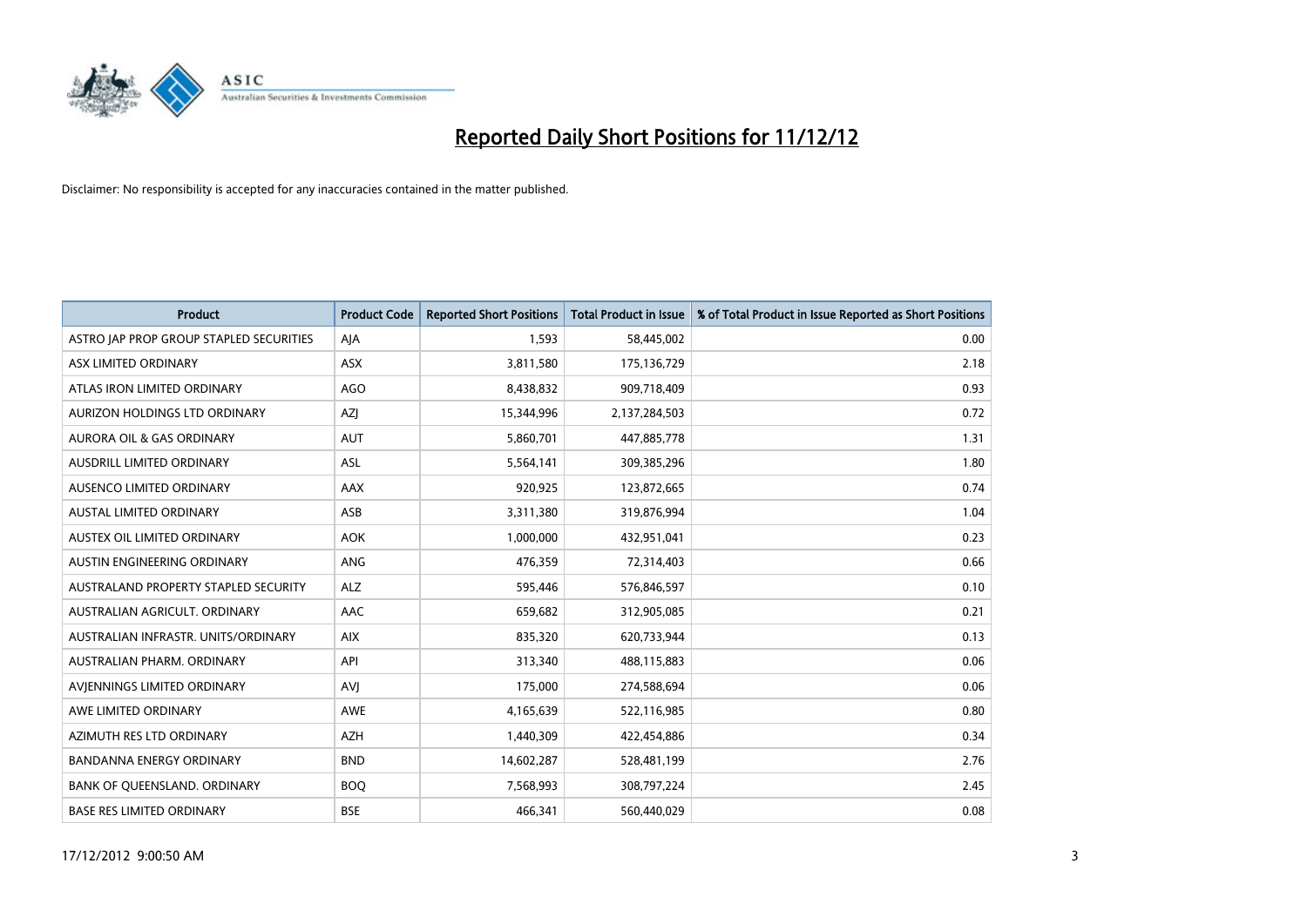

| <b>Product</b>                          | <b>Product Code</b> | <b>Reported Short Positions</b> | <b>Total Product in Issue</b> | % of Total Product in Issue Reported as Short Positions |
|-----------------------------------------|---------------------|---------------------------------|-------------------------------|---------------------------------------------------------|
| <b>BATHURST RESOURCES ORDINARY</b>      | <b>BTU</b>          | 41,510,043                      | 697,247,997                   | 5.95                                                    |
| BC IRON LIMITED ORDINARY                | <b>BCI</b>          | 160,129                         | 103,861,000                   | 0.15                                                    |
| BEACH ENERGY LIMITED ORDINARY           | <b>BPT</b>          | 20,731,402                      | 1,263,677,572                 | 1.64                                                    |
| BEADELL RESOURCE LTD ORDINARY           | <b>BDR</b>          | 12,264,065                      | 742,204,752                   | 1.65                                                    |
| BENDIGO AND ADELAIDE ORDINARY           | <b>BEN</b>          | 9,299,011                       | 402,290,277                   | 2.31                                                    |
| BERKELEY RESOURCES ORDINARY             | <b>BKY</b>          | 179,585                         | 179,393,273                   | 0.10                                                    |
| <b>BHP BILLITON LIMITED ORDINARY</b>    | <b>BHP</b>          | 6,939,330                       | 3,211,691,105                 | 0.22                                                    |
| <b>BILLABONG ORDINARY</b>               | <b>BBG</b>          | 4,761,101                       | 478,944,292                   | 0.99                                                    |
| <b>BLACKTHORN RESOURCES ORDINARY</b>    | <b>BTR</b>          | 256,622                         | 164,285,950                   | 0.16                                                    |
| BLUESCOPE STEEL LTD DEFERRED SETTLEMENT | <b>BSLDA</b>        | 710,328                         | 558,197,542                   | 0.13                                                    |
| <b>BOART LONGYEAR ORDINARY</b>          | <b>BLY</b>          | 6,506,320                       | 461,163,412                   | 1.41                                                    |
| <b>BOOM LOGISTICS ORDINARY</b>          | <b>BOL</b>          | 86,315                          | 468,663,585                   | 0.02                                                    |
| BORAL LIMITED. ORDINARY                 | <b>BLD</b>          | 48,496,716                      | 766,235,816                   | 6.33                                                    |
| <b>BOUGAINVILLE COPPER ORDINARY</b>     | <b>BOC</b>          |                                 | 401,062,500                   | 0.00                                                    |
| <b>BRADKEN LIMITED ORDINARY</b>         | <b>BKN</b>          | 11,226,361                      | 169,240,662                   | 6.63                                                    |
| <b>BRAMBLES LIMITED ORDINARY</b>        | <b>BXB</b>          | 5,009,434                       | 1,556,357,620                 | 0.32                                                    |
| BREVILLE GROUP LTD ORDINARY             | <b>BRG</b>          | 846,664                         | 130,095,322                   | 0.65                                                    |
| <b>BRICKWORKS LIMITED ORDINARY</b>      | <b>BKW</b>          | 66,137                          | 147,818,132                   | 0.04                                                    |
| <b>BROCKMAN MINING LTD ORDINARY</b>     | <b>BCK</b>          | 91,872                          | 7,224,094,327                 | 0.00                                                    |
| BT INVESTMENT MNGMNT ORDINARY           | <b>BTT</b>          | 38,970                          | 268,989,279                   | 0.01                                                    |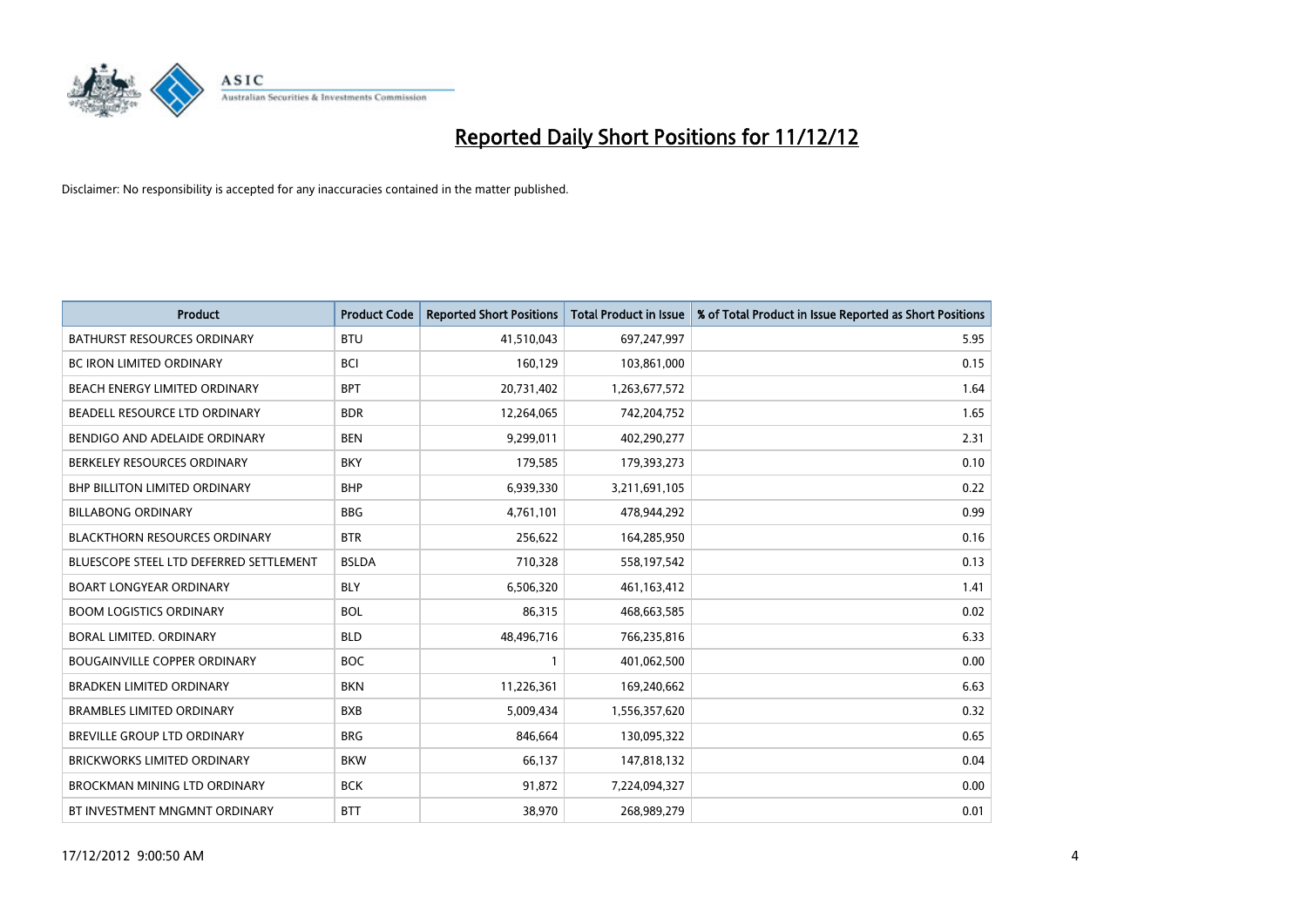

| <b>Product</b>                          | <b>Product Code</b> | <b>Reported Short Positions</b> | <b>Total Product in Issue</b> | % of Total Product in Issue Reported as Short Positions |
|-----------------------------------------|---------------------|---------------------------------|-------------------------------|---------------------------------------------------------|
| <b>BURU ENERGY ORDINARY</b>             | <b>BRU</b>          | 10,813,386                      | 266,312,599                   | 4.06                                                    |
| <b>BWP TRUST ORDINARY UNITS</b>         | <b>BWP</b>          | 2,575,823                       | 533,645,790                   | 0.48                                                    |
| CABCHARGE AUSTRALIA ORDINARY            | CAB                 | 5,682,334                       | 120,430,683                   | 4.72                                                    |
| CALIBRE GROUP LTD ORDINARY              | <b>CGH</b>          | 513,535                         | 307,378,401                   | 0.17                                                    |
| <b>CALTEX AUSTRALIA ORDINARY</b>        | <b>CTX</b>          | 4.649.904                       | 270,000,000                   | 1.72                                                    |
| CAPE LAMBERT RES LTD ORDINARY           | <b>CFE</b>          | 940,186                         | 689,108,792                   | 0.14                                                    |
| CARABELLA RES LTD ORDINARY              | <b>CLR</b>          | 48.908                          | 133,642,797                   | 0.04                                                    |
| <b>CARBON ENERGY ORDINARY</b>           | <b>CNX</b>          | 48.071                          | 778,451,954                   | 0.01                                                    |
| CARDNO LIMITED ORDINARY                 | CDD                 | 5,821,266                       | 139,770,442                   | 4.16                                                    |
| <b>CARINDALE PROPERTY UNIT</b>          | <b>CDP</b>          | 34,247                          | 70,000,000                    | 0.05                                                    |
| CARNARVON PETROLEUM ORDINARY            | <b>CVN</b>          | 1,086,156                       | 937,257,700                   | 0.12                                                    |
| CARSALES.COM LTD ORDINARY               | <b>CRZ</b>          | 7,352,366                       | 235,760,995                   | 3.12                                                    |
| <b>CASH CONVERTERS ORDINARY</b>         | CCV                 | 1,078,000                       | 385,361,025                   | 0.28                                                    |
| CEDAR WOODS PROP. ORDINARY              | <b>CWP</b>          | 5,001                           | 73,047,793                    | 0.01                                                    |
| CENTRAL PETROLEUM ORDINARY              | <b>CTP</b>          | 206,268                         | 1,386,978,365                 | 0.01                                                    |
| CENTRO RETAIL AUST ORD/UNIT STAPLED SEC | <b>CRF</b>          | 4,581,921                       | 1,427,391,696                 | 0.32                                                    |
| <b>CERAMIC FUEL CELLS ORDINARY</b>      | <b>CFU</b>          | 392                             | 1,559,231,320                 | 0.00                                                    |
| CFS RETAIL TRUST GRP STAPLED SECURITIES | <b>CFX</b>          | 33,931,192                      | 2,828,495,659                 | 1.20                                                    |
| CHALLENGER DIV.PRO. STAPLED UNITS       | <b>CDI</b>          | 52,071                          | 214,101,013                   | 0.02                                                    |
| <b>CHALLENGER LIMITED ORDINARY</b>      | <b>CGF</b>          | 6.822.421                       | 544,652,710                   | 1.25                                                    |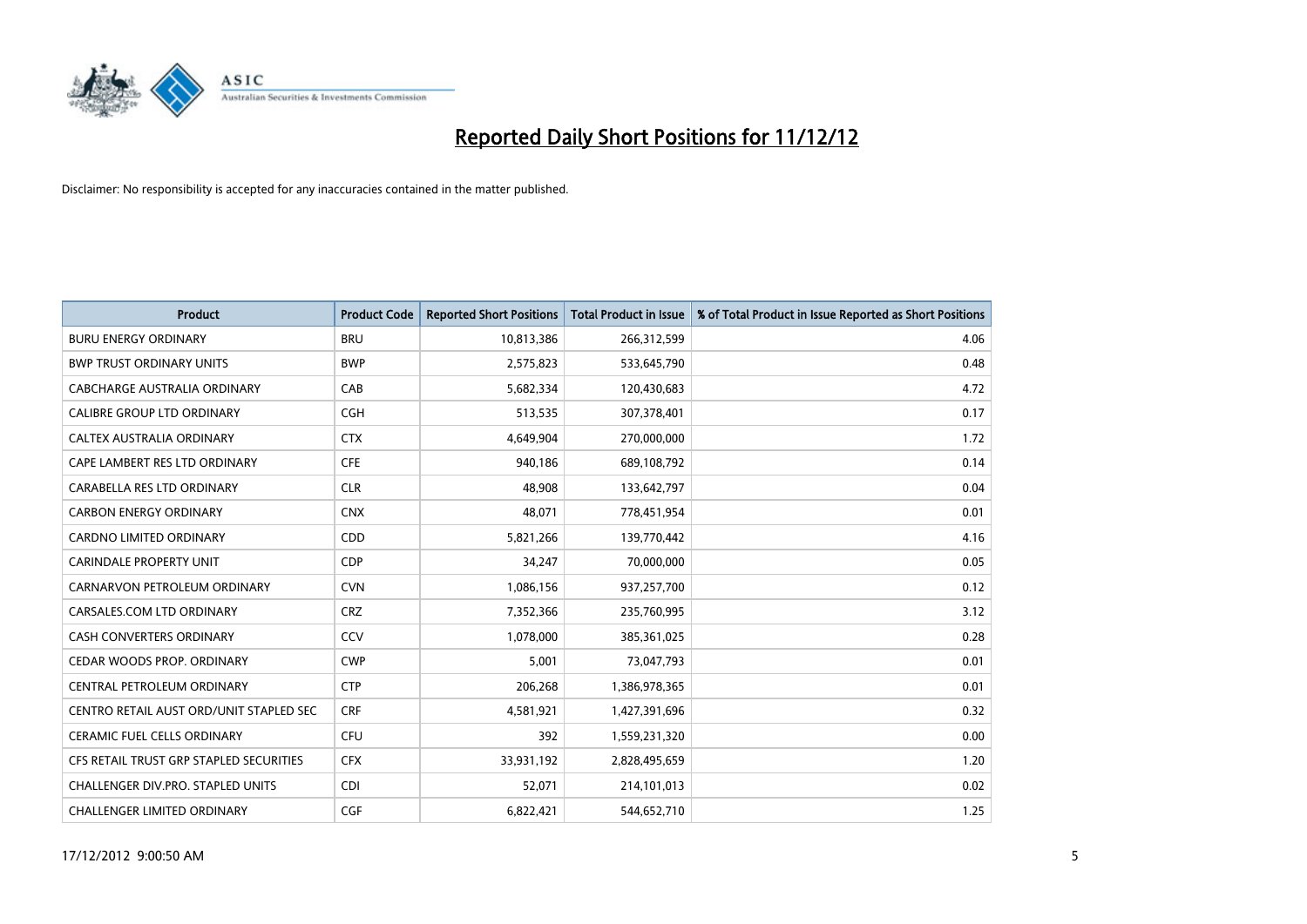

| <b>Product</b>                          | <b>Product Code</b> | <b>Reported Short Positions</b> | <b>Total Product in Issue</b> | % of Total Product in Issue Reported as Short Positions |
|-----------------------------------------|---------------------|---------------------------------|-------------------------------|---------------------------------------------------------|
| CHARTER HALL GROUP STAPLED US PROHIBIT. | <b>CHC</b>          | 414,309                         | 298,730,356                   | 0.14                                                    |
| <b>CHARTER HALL RETAIL UNITS</b>        | <b>COR</b>          | 688,580                         | 334,098,571                   | 0.21                                                    |
| <b>CHORUS LIMITED ORDINARY</b>          | <b>CNU</b>          | 1,011,286                       | 385,082,123                   | 0.26                                                    |
| CITIGOLD CORP LTD ORDINARY              | <b>CTO</b>          | 1,363,288                       | 1,352,907,765                 | 0.10                                                    |
| <b>CLOUGH LIMITED ORDINARY</b>          | <b>CLO</b>          | 116,819                         | 775,259,839                   | 0.02                                                    |
| <b>CNPR GRP UNITS/ORD STAPLED</b>       | <b>CNP</b>          | 2,537                           | 972,414,514                   | 0.00                                                    |
| COAL OF AFRICA LTD ORDINARY             | <b>CZA</b>          | 67,650                          | 800,951,034                   | 0.01                                                    |
| <b>COALSPUR MINES LTD ORDINARY</b>      | <b>CPL</b>          | 13,810,313                      | 620,729,899                   | 2.22                                                    |
| COCA-COLA AMATIL ORDINARY               | <b>CCL</b>          | 4,715,340                       | 762,133,414                   | 0.62                                                    |
| <b>COCHLEAR LIMITED ORDINARY</b>        | <b>COH</b>          | 4,876,443                       | 57,026,689                    | 8.55                                                    |
| COCKATOO COAL ORDINARY                  | <b>COK</b>          | 16,561,172                      | 1,016,746,908                 | 1.63                                                    |
| <b>CODAN LIMITED ORDINARY</b>           | <b>CDA</b>          | 50,001                          | 176,862,573                   | 0.03                                                    |
| COLLINS FOODS LTD ORDINARY              | <b>CKF</b>          | 320,971                         | 93,000,003                    | 0.35                                                    |
| COMMONWEALTH BANK, ORDINARY             | <b>CBA</b>          | 14,792,813                      | 1,609,180,841                 | 0.92                                                    |
| COMMONWEALTH PROP ORDINARY UNITS        | <b>CPA</b>          | 14,632,302                      | 2,347,003,413                 | 0.62                                                    |
| <b>COMPASS RESOURCES ORDINARY</b>       | <b>CMR</b>          | 7,472                           | 1,403,744,100                 | 0.00                                                    |
| COMPUTERSHARE LTD ORDINARY              | <b>CPU</b>          | 10,950,483                      | 555,664,059                   | 1.97                                                    |
| CONTINENTAL COAL LTD ORDINARY           | CCC                 | 983                             | 473,061,772                   | 0.00                                                    |
| <b>COOPER ENERGY LTD ORDINARY</b>       | COE                 | 287,567                         | 328,694,257                   | 0.09                                                    |
| <b>CORP TRAVEL LIMITED ORDINARY</b>     | <b>CTD</b>          | 134,863                         | 74,971,020                    | 0.18                                                    |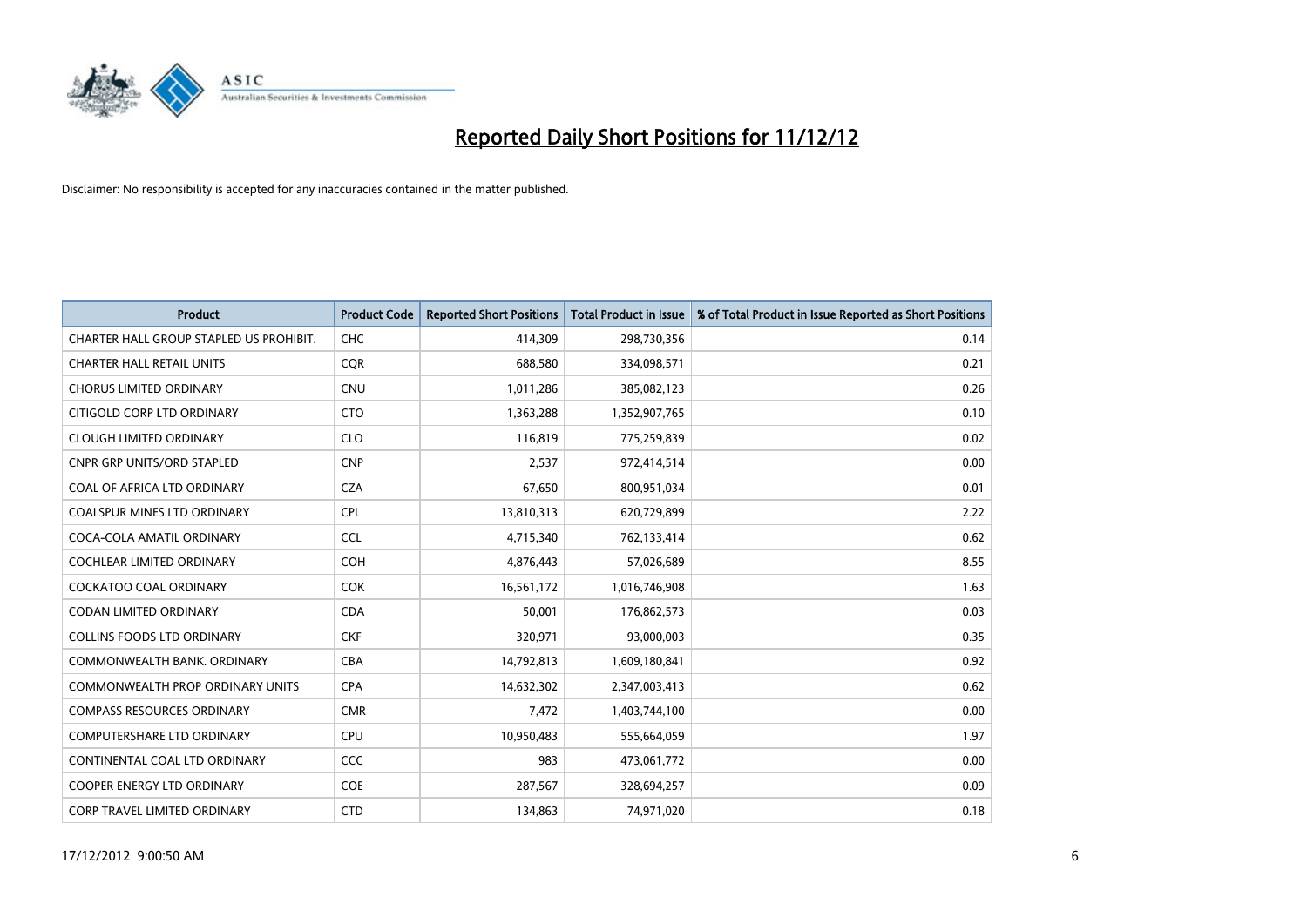

| <b>Product</b>                          | <b>Product Code</b> | <b>Reported Short Positions</b> | <b>Total Product in Issue</b> | % of Total Product in Issue Reported as Short Positions |
|-----------------------------------------|---------------------|---------------------------------|-------------------------------|---------------------------------------------------------|
| <b>CREDIT CORP GROUP ORDINARY</b>       | CCP                 | 50.805                          | 45,932,899                    | 0.11                                                    |
| <b>CROMWELL PROP STAPLED SECURITIES</b> | <b>CMW</b>          | 7,230,820                       | 1,225,539,033                 | 0.59                                                    |
| <b>CROWN LIMITED ORDINARY</b>           | <b>CWN</b>          | 4,035,315                       | 728,394,185                   | 0.55                                                    |
| <b>CSG LIMITED ORDINARY</b>             | CSV                 | 519,326                         | 282,567,499                   | 0.18                                                    |
| <b>CSL LIMITED ORDINARY</b>             | <b>CSL</b>          | 2,529,281                       | 501,620,777                   | 0.50                                                    |
| <b>CSR LIMITED ORDINARY</b>             | <b>CSR</b>          | 42,712,154                      | 506,000,315                   | 8.44                                                    |
| <b>CUDECO LIMITED ORDINARY</b>          | CDU                 | 5,661,840                       | 188,343,961                   | 3.01                                                    |
| DART ENERGY LTD ORDINARY                | <b>DTE</b>          | 15,465,107                      | 878,168,388                   | 1.76                                                    |
| DAVID JONES LIMITED ORDINARY            | <b>DIS</b>          | 57,576,164                      | 531,788,775                   | 10.83                                                   |
| DECMIL GROUP LIMITED ORDINARY           | <b>DCG</b>          | 1,281,103                       | 168,203,219                   | 0.76                                                    |
| DEVINE LIMITED ORDINARY                 | <b>DVN</b>          | 254,481                         | 158,730,556                   | 0.16                                                    |
| DEXUS PROPERTY GROUP STAPLED UNITS      | <b>DXS</b>          | 14,044,010                      | 4,839,024,176                 | 0.29                                                    |
| DISCOVERY METALS LTD ORDINARY           | <b>DML</b>          | 3,434,157                       | 486,986,451                   | 0.71                                                    |
| DOMINO PIZZA ENTERPR ORDINARY           | <b>DMP</b>          | 35,908                          | 70,192,674                    | 0.05                                                    |
| DORAY MINERALS LTD ORDINARY             | <b>DRM</b>          | 105,000                         | 139,200,101                   | 0.08                                                    |
| DOWNER EDI LIMITED ORDINARY             | <b>DOW</b>          | 11,314,344                      | 429,100,296                   | 2.64                                                    |
| DRILLSEARCH ENERGY ORDINARY             | <b>DLS</b>          | 1,749,188                       | 401,730,663                   | 0.44                                                    |
| DUET GROUP STAPLED US PROHIBIT.         | <b>DUE</b>          | 3,506,031                       | 1,158,216,750                 | 0.30                                                    |
| <b>DULUXGROUP LIMITED ORDINARY</b>      | <b>DLX</b>          | 8,747,939                       | 368,984,902                   | 2.37                                                    |
| <b>DWS LTD ORDINARY</b>                 | <b>DWS</b>          | 103.434                         | 132,362,763                   | 0.08                                                    |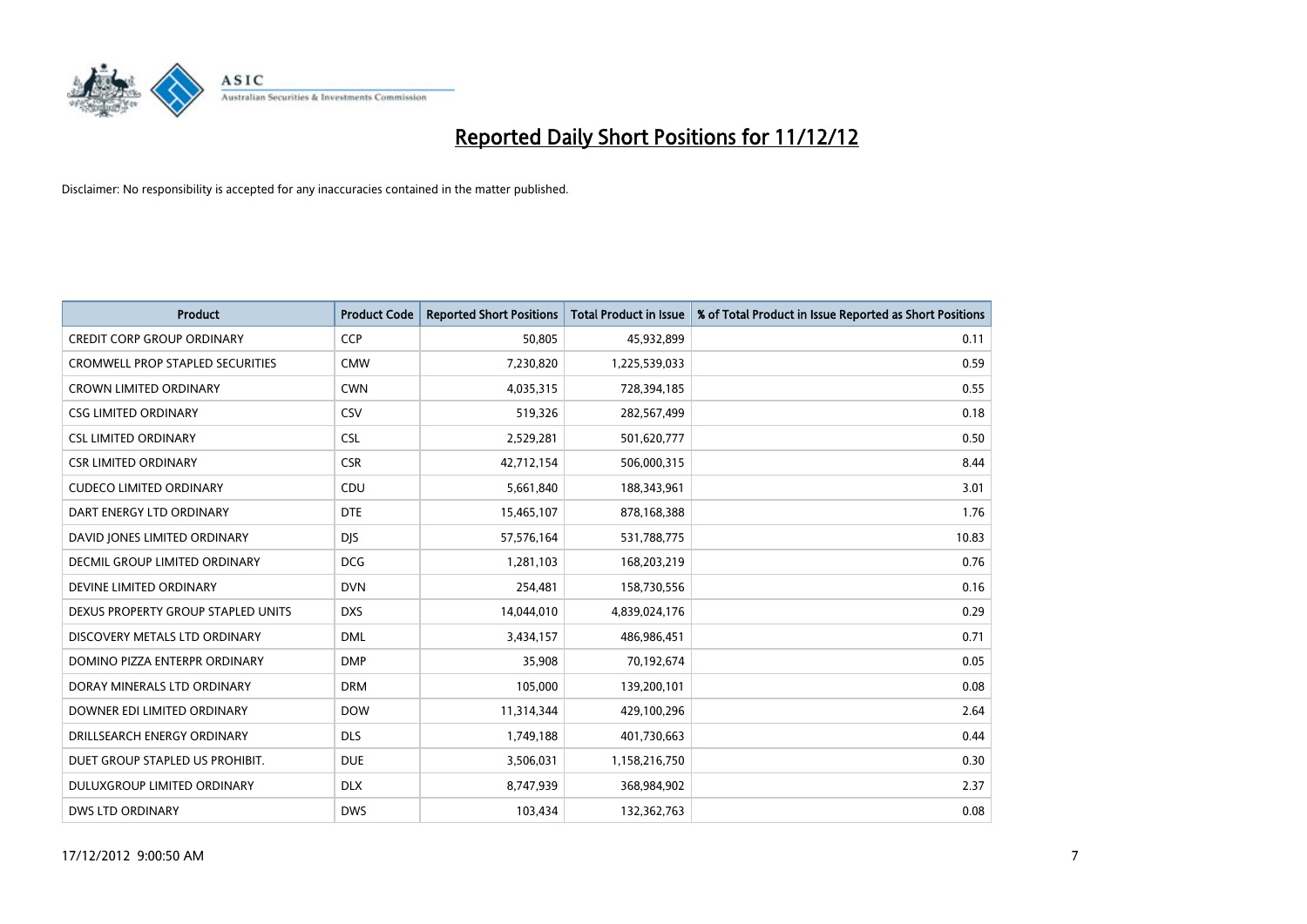

| <b>Product</b>                          | <b>Product Code</b> | <b>Reported Short Positions</b> | <b>Total Product in Issue</b> | % of Total Product in Issue Reported as Short Positions |
|-----------------------------------------|---------------------|---------------------------------|-------------------------------|---------------------------------------------------------|
| ECHO ENTERTAINMENT ORDINARY             | <b>EGP</b>          | 8,770,025                       | 825,672,730                   | 1.06                                                    |
| ELDERS LIMITED ORDINARY                 | <b>ELD</b>          | 19,283,661                      | 448,598,480                   | 4.30                                                    |
| ELEMENTAL MINERALS ORDINARY             | <b>ELM</b>          | 119,761                         | 280,156,422                   | 0.04                                                    |
| ELEMENTOS LIMITED ORDINARY              | <b>ELT</b>          | 16                              | 148,352,638                   | 0.00                                                    |
| <b>EMECO HOLDINGS ORDINARY</b>          | <b>EHL</b>          | 8,293,068                       | 599,675,707                   | 1.38                                                    |
| <b>ENDEAVOUR MIN CORP CDI 1:1</b>       | <b>EVR</b>          | 296,324                         | 126,365,941                   | 0.23                                                    |
| <b>ENERGY RESOURCES ORDINARY 'A'</b>    | <b>ERA</b>          | 6,970,298                       | 517,725,062                   | 1.35                                                    |
| ENERGY WORLD CORPOR. ORDINARY           | <b>EWC</b>          | 21,566,647                      | 1,734,166,672                 | 1.24                                                    |
| ENVESTRA LIMITED ORDINARY               | <b>ENV</b>          | 11,855,314                      | 1,603,333,497                 | 0.74                                                    |
| EOUATORIAL RES LTD ORDINARY             | EQX                 | 127,300                         | 117,235,353                   | 0.11                                                    |
| EVOLUTION MINING LTD ORDINARY           | <b>EVN</b>          | 3,761,467                       | 708,092,989                   | 0.53                                                    |
| FAIRFAX MEDIA LTD ORDINARY              | <b>FXI</b>          | 278,686,284                     | 2,351,955,725                 | 11.85                                                   |
| <b>FAR LTD ORDINARY</b>                 | <b>FAR</b>          | 21,000,000                      | 2,499,846,742                 | 0.84                                                    |
| FKP PROPERTY GROUP STAPLED SEC. DEF SET | <b>FKPDA</b>        | 6,698,090                       | 321,573,770                   | 2.08                                                    |
| FLEETWOOD CORP ORDINARY                 | <b>FWD</b>          | 2,333,849                       | 60,033,258                    | 3.89                                                    |
| FLETCHER BUILDING ORDINARY              | <b>FBU</b>          | 6,606,777                       | 684,793,538                   | 0.96                                                    |
| <b>FLEXIGROUP LIMITED ORDINARY</b>      | <b>FXL</b>          | 205,186                         | 287,469,669                   | 0.07                                                    |
| FLIGHT CENTRE ORDINARY                  | <b>FLT</b>          | 11,974,890                      | 100,160,128                   | 11.96                                                   |
| FLINDERS MINES LTD ORDINARY             | <b>FMS</b>          | 638,482                         | 1,821,300,404                 | 0.04                                                    |
| FOCUS MINERALS LTD ORDINARY             | <b>FML</b>          | 768,402                         | 4,320,773,701                 | 0.02                                                    |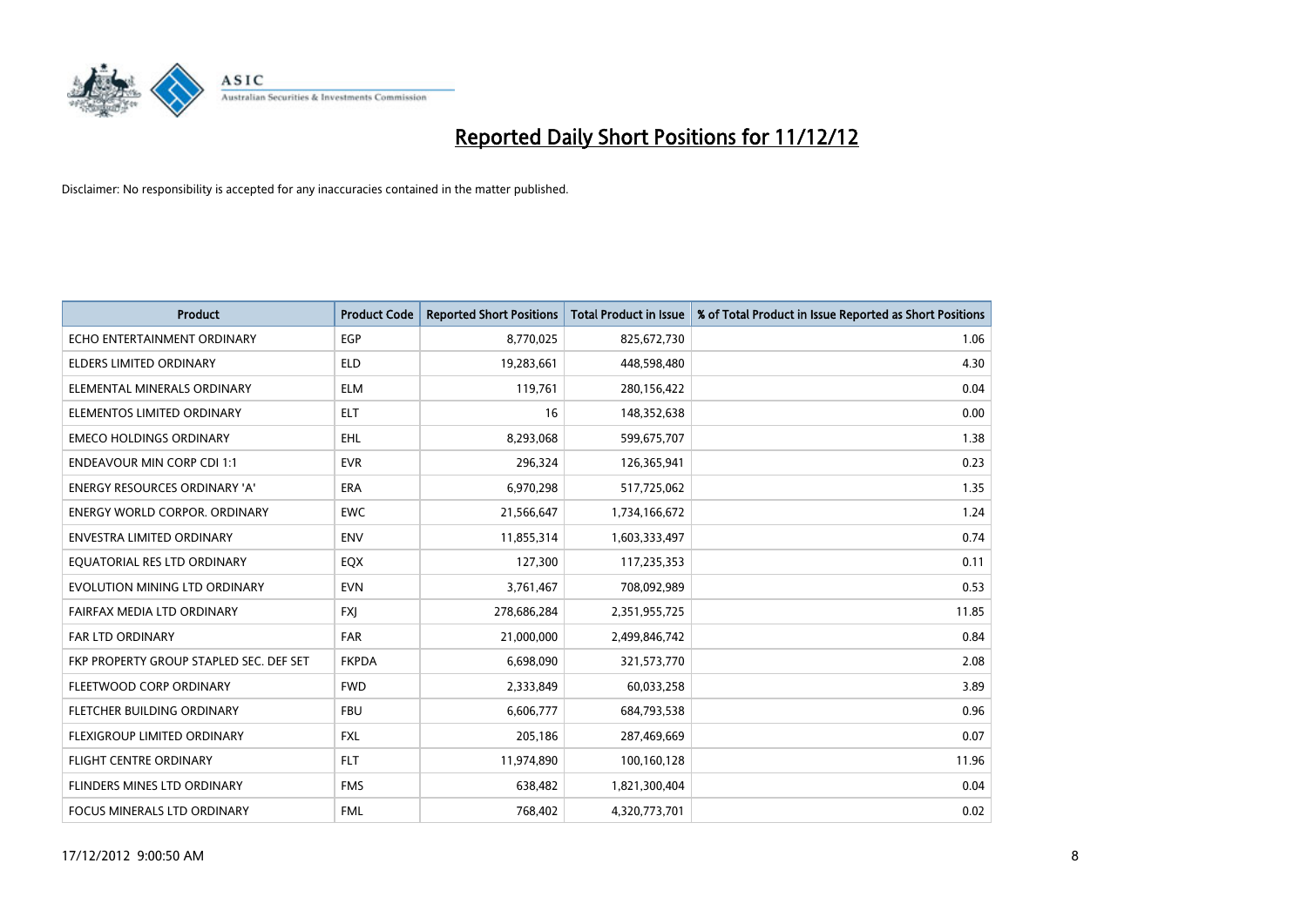

| <b>Product</b>                            | <b>Product Code</b> | <b>Reported Short Positions</b> | <b>Total Product in Issue</b> | % of Total Product in Issue Reported as Short Positions |
|-------------------------------------------|---------------------|---------------------------------|-------------------------------|---------------------------------------------------------|
| <b>FORGE GROUP LIMITED ORDINARY</b>       | FGE                 | 88,763                          | 86,169,014                    | 0.10                                                    |
| FORTESCUE METALS GRP ORDINARY             | <b>FMG</b>          | 188,240,303                     | 3,113,798,659                 | 6.05                                                    |
| <b>G.U.D. HOLDINGS ORDINARY</b>           | GUD                 | 1,708,819                       | 71,341,319                    | 2.40                                                    |
| <b>G8 EDUCATION LIMITED ORDINARY</b>      | GEM                 | 107,680                         | 246,048,593                   | 0.04                                                    |
| <b>GALAXY RESOURCES ORDINARY</b>          | GXY                 | 3,019,282                       | 536,359,341                   | 0.56                                                    |
| <b>GENETIC TECHNOLOGIES ORDINARY</b>      | GTG                 | 818,100                         | 474,971,819                   | 0.17                                                    |
| <b>GEODYNAMICS LIMITED ORDINARY</b>       | GDY                 | 850                             | 406,452,608                   | 0.00                                                    |
| <b>GINDALBIE METALS LTD ORDINARY</b>      | GBG                 | 27,942,023                      | 1,404,350,200                 | 1.99                                                    |
| <b>GOODMAN FIELDER. ORDINARY</b>          | <b>GFF</b>          | 30,875,451                      | 1,955,559,207                 | 1.58                                                    |
| <b>GOODMAN GROUP STAPLED US PROHIBIT.</b> | <b>GMG</b>          | 14,998,808                      | 1,701,681,304                 | 0.88                                                    |
| <b>GPT GROUP STAPLED SEC.</b>             | <b>GPT</b>          | 6,413,967                       | 1,766,785,075                 | 0.36                                                    |
| <b>GRAINCORP LIMITED A CLASS ORDINARY</b> | <b>GNC</b>          | 1,436,750                       | 228,241,481                   | 0.63                                                    |
| <b>GRANGE RESOURCES. ORDINARY</b>         | <b>GRR</b>          | 1,656,678                       | 1,155,487,102                 | 0.14                                                    |
| <b>GREENLAND MIN EN LTD ORDINARY</b>      | GGG                 | 4,831,298                       | 567,912,409                   | 0.85                                                    |
| <b>GRYPHON MINERALS LTD ORDINARY</b>      | GRY                 | 16,760,045                      | 400,464,983                   | 4.19                                                    |
| <b>GUILDFORD COAL LTD ORDINARY</b>        | <b>GUF</b>          | 1,447,604                       | 521,046,899                   | 0.28                                                    |
| <b>GUNNS LIMITED ORDINARY</b>             | <b>GNS</b>          | 51,528,090                      | 848,401,559                   | 6.07                                                    |
| <b>GWA GROUP LTD ORDINARY</b>             | <b>GWA</b>          | 11,444,711                      | 304,706,899                   | 3.76                                                    |
| HARVEY NORMAN ORDINARY                    | <b>HVN</b>          | 118,300,775                     | 1,062,316,784                 | 11.14                                                   |
| <b>HASTIE GROUP LIMITED ORDINARY</b>      | <b>HST</b>          | 233.914                         | 137,353,504                   | 0.17                                                    |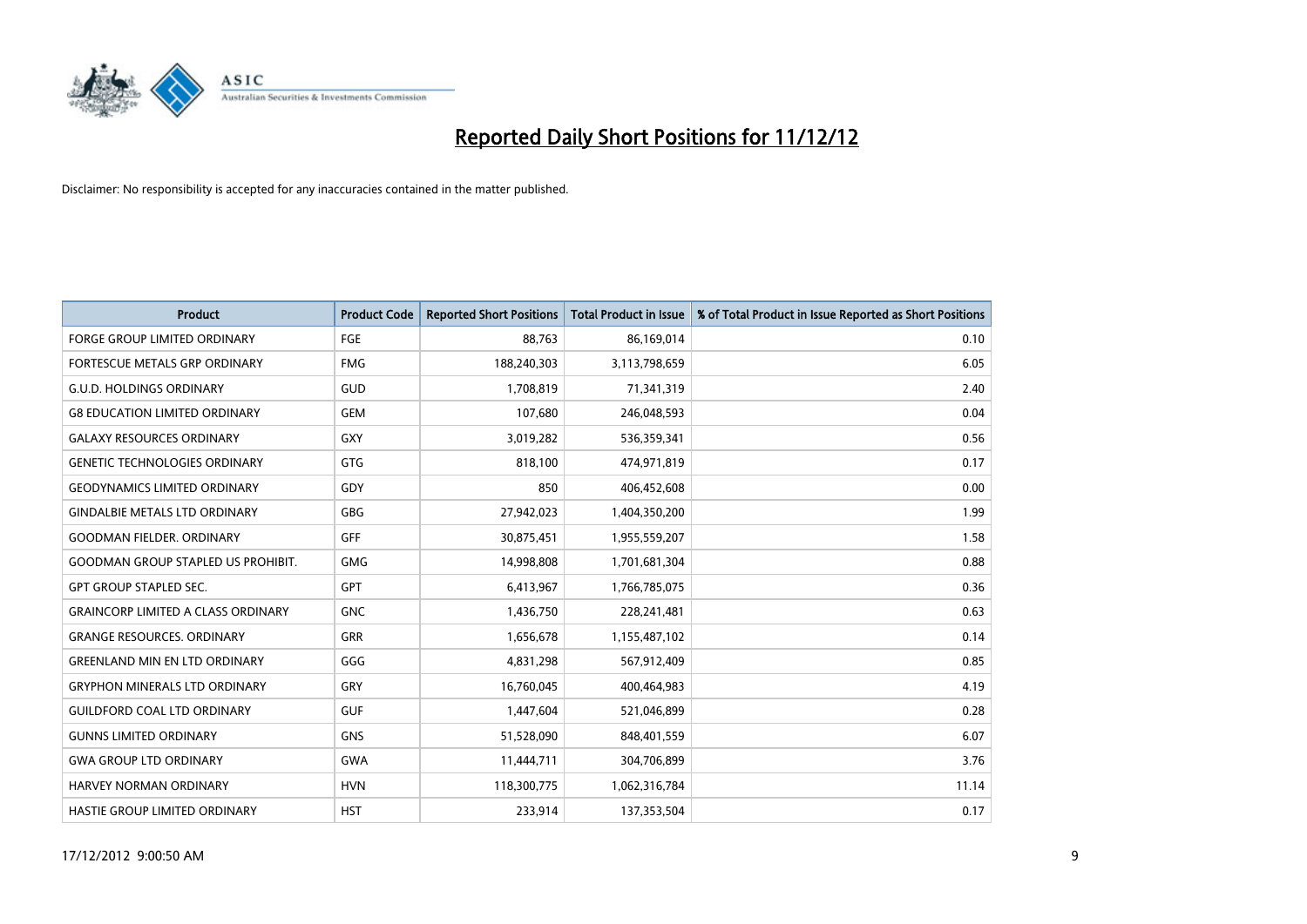

| <b>Product</b>                           | <b>Product Code</b> | <b>Reported Short Positions</b> | <b>Total Product in Issue</b> | % of Total Product in Issue Reported as Short Positions |
|------------------------------------------|---------------------|---------------------------------|-------------------------------|---------------------------------------------------------|
| HASTINGS DIVERSIFIED STAPLED SECURITY    | <b>HDF</b>          | 381,758                         | 560,324,158                   | 0.07                                                    |
| <b>HENDERSON GROUP CDI 1:1</b>           | <b>HGG</b>          | 3,699,963                       | 709,662,473                   | 0.52                                                    |
| HFA HOLDINGS LIMITED ORDINARY            | <b>HFA</b>          | 3.809                           | 117,332,831                   | 0.00                                                    |
| HILLGROVE RES LTD ORDINARY               | <b>HGO</b>          | 3,410,553                       | 1,022,760,221                 | 0.33                                                    |
| HILLS HOLDINGS LTD ORDINARY              | <b>HIL</b>          | 3,372,554                       | 246,500,444                   | 1.37                                                    |
| HORIZON OIL LIMITED ORDINARY             | <b>HZN</b>          | 36,380,190                      | 1,130,811,515                 | 3.22                                                    |
| HOT CHILI LTD ORDINARY                   | <b>HCH</b>          | 505,854                         | 278,026,224                   | 0.18                                                    |
| ICON ENERGY LIMITED ORDINARY             | <b>ICN</b>          | 16,678                          | 533,391,210                   | 0.00                                                    |
| <b>IINET LIMITED ORDINARY</b>            | <b>IIN</b>          | 101,242                         | 161,238,847                   | 0.06                                                    |
| <b>ILUKA RESOURCES ORDINARY</b>          | ILU                 | 60,464,852                      | 418,700,517                   | 14.44                                                   |
| <b>IMDEX LIMITED ORDINARY</b>            | <b>IMD</b>          | 1,203,605                       | 210,473,188                   | 0.57                                                    |
| <b>INCITEC PIVOT ORDINARY</b>            | <b>IPL</b>          | 6,797,941                       | 1,628,730,107                 | 0.42                                                    |
| INDEPENDENCE GROUP ORDINARY              | <b>IGO</b>          | 4,964,620                       | 232,882,535                   | 2.13                                                    |
| <b>INDOPHIL RESOURCES ORDINARY</b>       | <b>IRN</b>          | 729,567                         | 1,203,146,194                 | 0.06                                                    |
| <b>INFIGEN ENERGY STAPLED SECURITIES</b> | <b>IFN</b>          | 3,430,770                       | 762,265,972                   | 0.45                                                    |
| ING PRIVATE EQUITY ORDINARY              | <b>IPE</b>          | 1,530                           | 136,571,202                   | 0.00                                                    |
| <b>INSURANCE AUSTRALIA ORDINARY</b>      | <b>IAG</b>          | 5,013,067                       | 2,079,034,021                 | 0.24                                                    |
| INTEGRA MINING LTD. ORDINARY             | <b>IGR</b>          | 3,908,643                       | 934,440,899                   | 0.42                                                    |
| <b>INTREPID MINES ORDINARY</b>           | <b>IAU</b>          | 16,389,942                      | 555,352,556                   | 2.95                                                    |
| INVESTA OFFICE FUND STAPLED SECURITIES   | <b>IOF</b>          | 2,827,135                       | 614,047,458                   | 0.46                                                    |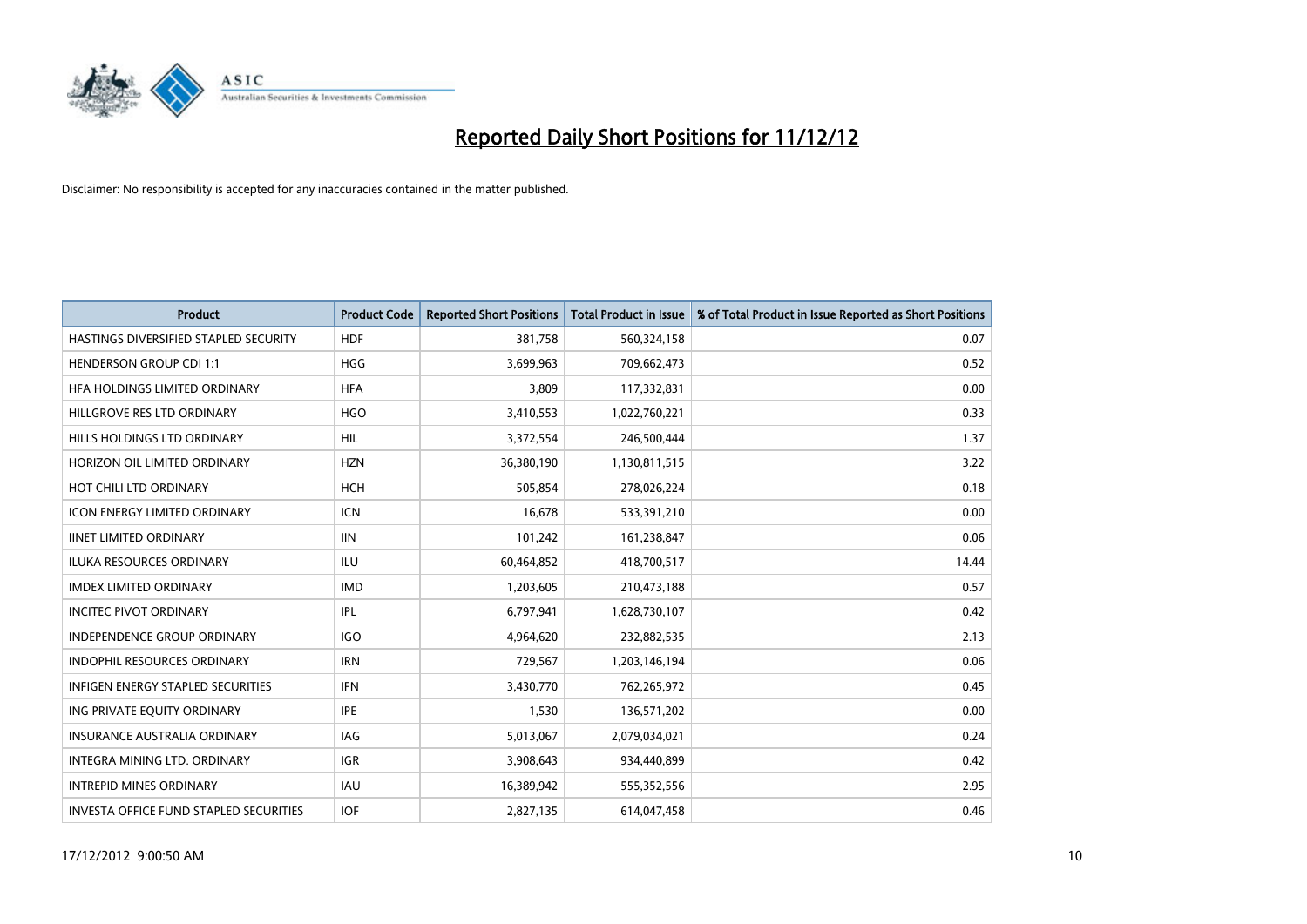

| <b>Product</b>                           | <b>Product Code</b> | <b>Reported Short Positions</b> | <b>Total Product in Issue</b> | % of Total Product in Issue Reported as Short Positions |
|------------------------------------------|---------------------|---------------------------------|-------------------------------|---------------------------------------------------------|
| <b>INVOCARE LIMITED ORDINARY</b>         | <b>IVC</b>          | 3,289,436                       | 110,030,298                   | 2.99                                                    |
| ION LIMITED ORDINARY                     | <b>ION</b>          | 164,453                         | 256,365,105                   | 0.06                                                    |
| <b>IOOF HOLDINGS LTD ORDINARY</b>        | IFL                 | 1,238,343                       | 229,794,395                   | 0.54                                                    |
| <b>IRESS LIMITED ORDINARY</b>            | <b>IRE</b>          | 2,217,440                       | 128,620,231                   | 1.72                                                    |
| <b>IRON ORE HOLDINGS ORDINARY</b>        | <b>IOH</b>          | 39,352                          | 161,174,005                   | 0.02                                                    |
| ISHARES GLB HEALTH CDI 1:1               | X                   | 3,954                           | 13,050,000                    | 0.03                                                    |
| <b>IVANHOE AUSTRALIA ORDINARY</b>        | <b>IVA</b>          | 1,965,575                       | 711,659,939                   | 0.28                                                    |
| JAMES HARDIE INDUST CHESS DEPOSITARY INT | <b>IHX</b>          | 9,408,765                       | 440,435,863                   | 2.14                                                    |
| <b>IB HI-FI LIMITED ORDINARY</b>         | <b>IBH</b>          | 20,181,286                      | 98,850,643                    | 20.42                                                   |
| <b>JUPITER MINES ORDINARY</b>            | <b>IMS</b>          | 1,672                           | 2,281,835,383                 | 0.00                                                    |
| KAGARA LTD ORDINARY                      | <b>KZL</b>          | 3,034,733                       | 798,953,117                   | 0.38                                                    |
| KANGAROO RES LTD ORDINARY                | <b>KRL</b>          | 191,687                         | 3,434,430,012                 | 0.01                                                    |
| KAROON GAS AUSTRALIA ORDINARY            | <b>KAR</b>          | 355,523                         | 221,420,769                   | 0.16                                                    |
| KATHMANDU HOLD LTD ORDINARY              | <b>KMD</b>          | 677,448                         | 200,165,940                   | 0.34                                                    |
| <b>KBL MINING LIMITED ORDINARY</b>       | <b>KBL</b>          | 1,820                           | 293,535,629                   | 0.00                                                    |
| KENTOR GOLD LIMITED ORDINARY             | KGL                 | 275                             | 140,040,563                   | 0.00                                                    |
| KINGSGATE CONSOLID. ORDINARY             | <b>KCN</b>          | 8,099,253                       | 151,828,173                   | 5.33                                                    |
| KINGSROSE MINING LTD ORDINARY            | <b>KRM</b>          | 93,726                          | 290,151,217                   | 0.03                                                    |
| LEIGHTON HOLDINGS ORDINARY               | LEI                 | 9,325,519                       | 337, 164, 188                 | 2.77                                                    |
| LEND LEASE GROUP UNIT/ORD STAPLED        | LLC                 | 4,623,090                       | 574,351,883                   | 0.80                                                    |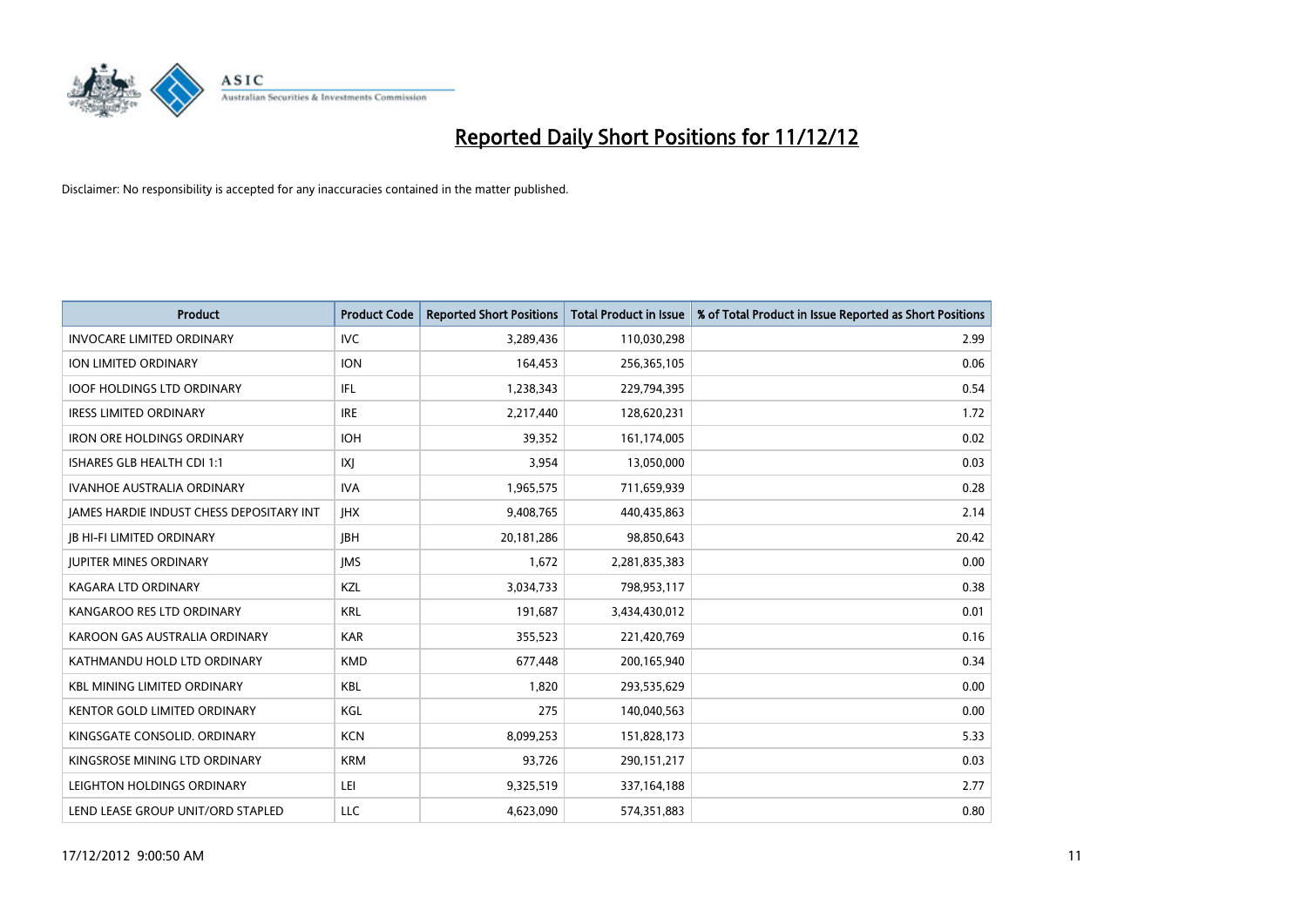

| <b>Product</b>                        | <b>Product Code</b> | <b>Reported Short Positions</b> | <b>Total Product in Issue</b> | % of Total Product in Issue Reported as Short Positions |
|---------------------------------------|---------------------|---------------------------------|-------------------------------|---------------------------------------------------------|
| LINC ENERGY LTD ORDINARY              | <b>LNC</b>          | 33,390,804                      | 504,487,631                   | 6.62                                                    |
| LIQUEFIED NATURAL ORDINARY            | LNG                 | 272,800                         | 267,699,015                   | 0.10                                                    |
| LUIRI GOLD LIMITED 1C US COMMON       | LGM                 | 66,844                          | 197,431,905                   | 0.03                                                    |
| LYCOPODIUM LIMITED ORDINARY           | LYL                 | 602                             | 38,755,103                    | 0.00                                                    |
| LYNAS CORPORATION ORDINARY            | LYC.                | 165,084,896                     | 1,916,159,363                 | 8.62                                                    |
| M2 TELECOMMUNICATION ORDINARY         | <b>MTU</b>          | 6,184,422                       | 157,976,251                   | 3.91                                                    |
| MACA LIMITED ORDINARY                 | <b>MLD</b>          | 456,675                         | 150,000,000                   | 0.30                                                    |
| <b>MACMAHON HOLDINGS ORDINARY</b>     | <b>MAH</b>          | 18,405,982                      | 757,017,561                   | 2.43                                                    |
| MACO ATLAS ROADS GRP ORDINARY STAPLED | <b>MQA</b>          | 4,764,118                       | 478,531,436                   | 1.00                                                    |
| MACQUARIE GROUP LTD ORDINARY          | <b>MOG</b>          | 7,754,593                       | 339,173,329                   | 2.29                                                    |
| <b>MARENGO MINING ORDINARY</b>        | <b>MGO</b>          | 26,950                          | 1,137,720,551                 | 0.00                                                    |
| <b>MATRIX C &amp; E LTD ORDINARY</b>  | <b>MCE</b>          | 3,917,406                       | 94,555,428                    | 4.14                                                    |
| MAVERICK DRILLING ORDINARY            | <b>MAD</b>          | 6,933,533                       | 452,726,751                   | 1.53                                                    |
| <b>MAXITRANS INDUSTRIES ORDINARY</b>  | <b>MXI</b>          | 3,177                           | 183,993,392                   | 0.00                                                    |
| MCMILLAN SHAKESPEARE ORDINARY         | <b>MMS</b>          | 649,604                         | 74,523,965                    | 0.87                                                    |
| MEDUSA MINING LTD ORDINARY            | <b>MML</b>          | 2,699,853                       | 188,903,911                   | 1.43                                                    |
| MELBOURNE IT LIMITED ORDINARY         | <b>MLB</b>          | 492,222                         | 82,451,363                    | 0.60                                                    |
| MEO AUSTRALIA LTD ORDINARY            | <b>MEO</b>          | 326,058                         | 627,264,587                   | 0.05                                                    |
| <b>MERMAID MARINE ORDINARY</b>        | <b>MRM</b>          | 1,403,926                       | 223,694,865                   | 0.63                                                    |
| <b>MESOBLAST LIMITED ORDINARY</b>     | <b>MSB</b>          | 8,542,759                       | 287,132,832                   | 2.98                                                    |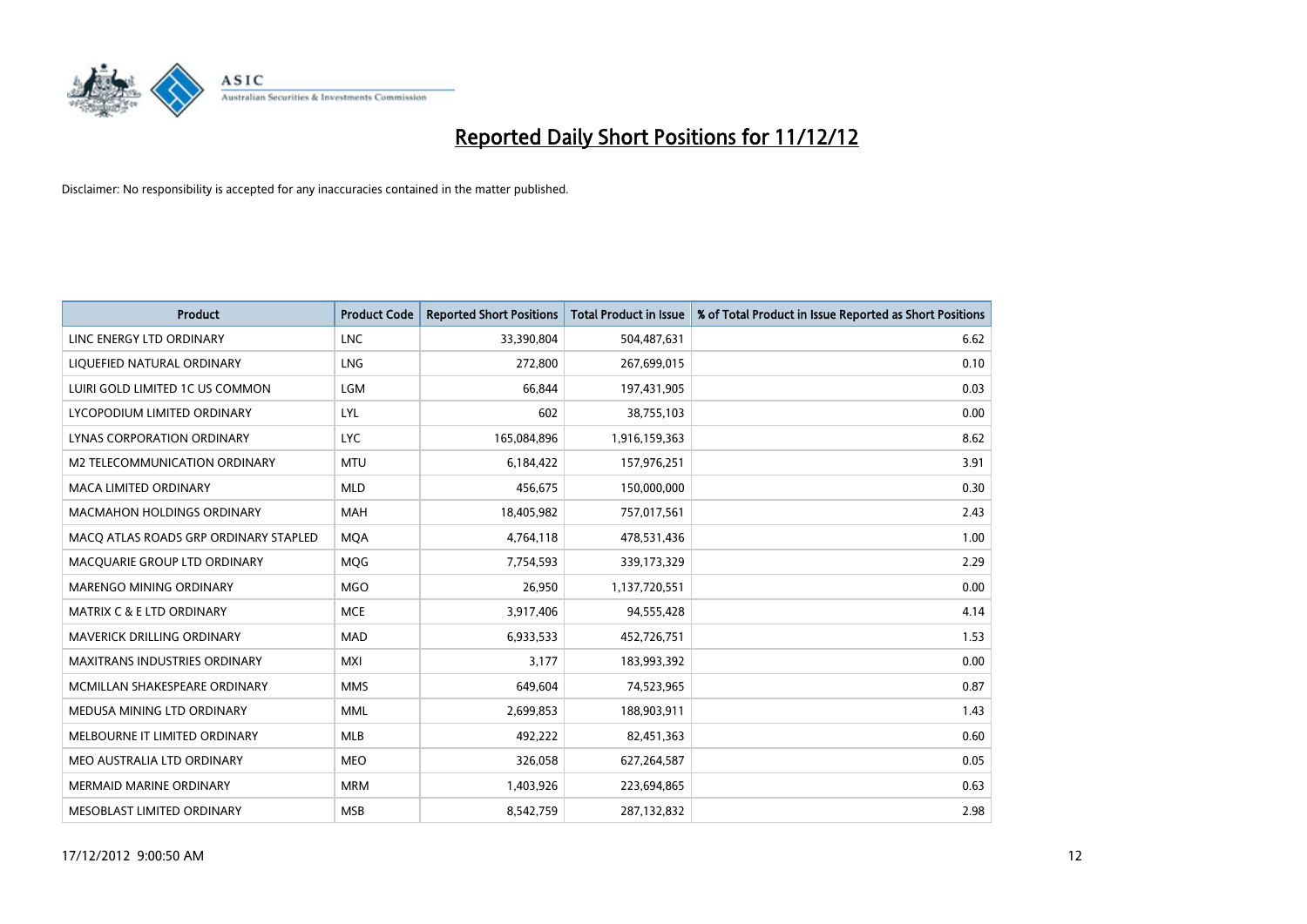

| <b>Product</b>                       | <b>Product Code</b> | <b>Reported Short Positions</b> | <b>Total Product in Issue</b> | % of Total Product in Issue Reported as Short Positions |
|--------------------------------------|---------------------|---------------------------------|-------------------------------|---------------------------------------------------------|
| METALS X LIMITED ORDINARY            | <b>MLX</b>          | 4,702,165                       | 1,651,766,110                 | 0.28                                                    |
| METCASH LIMITED ORDINARY             | <b>MTS</b>          | 91,654,820                      | 880,704,786                   | 10.41                                                   |
| METGASCO LIMITED ORDINARY            | <b>MEL</b>          | 220                             | 445,158,802                   | 0.00                                                    |
| MICLYN EXP OFFSHR ORDINARY           | <b>MIO</b>          | 144,221                         | 278,639,188                   | 0.05                                                    |
| MILTON CORPORATION ORDINARY          | <b>MLT</b>          | 12,800                          | 121,625,655                   | 0.01                                                    |
| MINCOR RESOURCES NL ORDINARY         | <b>MCR</b>          | 2,270,013                       | 188,208,274                   | 1.21                                                    |
| MINERAL DEPOSITS ORDINARY            | <b>MDL</b>          | 448,386                         | 83,538,786                    | 0.54                                                    |
| MINERAL RESOURCES. ORDINARY          | <b>MIN</b>          | 5,255,892                       | 185,333,269                   | 2.84                                                    |
| MIRABELA NICKEL LTD ORDINARY         | <b>MBN</b>          | 8,343,315                       | 876,582,736                   | 0.95                                                    |
| MIRVAC GROUP STAPLED SECURITIES      | <b>MGR</b>          | 3,833,547                       | 3,425,587,451                 | 0.11                                                    |
| MOLOPO ENERGY LTD ORDINARY           | <b>MPO</b>          | 705,659                         | 245,849,711                   | 0.29                                                    |
| MONADELPHOUS GROUP ORDINARY          | <b>MND</b>          | 6,232,537                       | 90,663,543                    | 6.87                                                    |
| MORTGAGE CHOICE LTD ORDINARY         | <b>MOC</b>          | 2,313,122                       | 123,431,282                   | 1.87                                                    |
| <b>MOUNT GIBSON IRON ORDINARY</b>    | <b>MGX</b>          | 6,867,215                       | 1,090,584,232                 | 0.63                                                    |
| MULTIPLEX SITES SITES                | <b>MXUPA</b>        | 554                             | 4,500,000                     | 0.01                                                    |
| <b>MURCHISON METALS LTD ORDINARY</b> | <b>MMX</b>          | 6,139,265                       | 450,427,346                   | 1.36                                                    |
| <b>MYER HOLDINGS LTD ORDINARY</b>    | <b>MYR</b>          | 88,206,675                      | 583,384,551                   | 15.12                                                   |
| MYSTATE LIMITED ORDINARY             | <b>MYS</b>          | 19,725                          | 87,117,374                    | 0.02                                                    |
| NATIONAL AUST, BANK ORDINARY         | <b>NAB</b>          | 11,581,558                      | 2,322,079,163                 | 0.50                                                    |
| NAVITAS LIMITED ORDINARY             | <b>NVT</b>          | 11,947,430                      | 375,367,918                   | 3.18                                                    |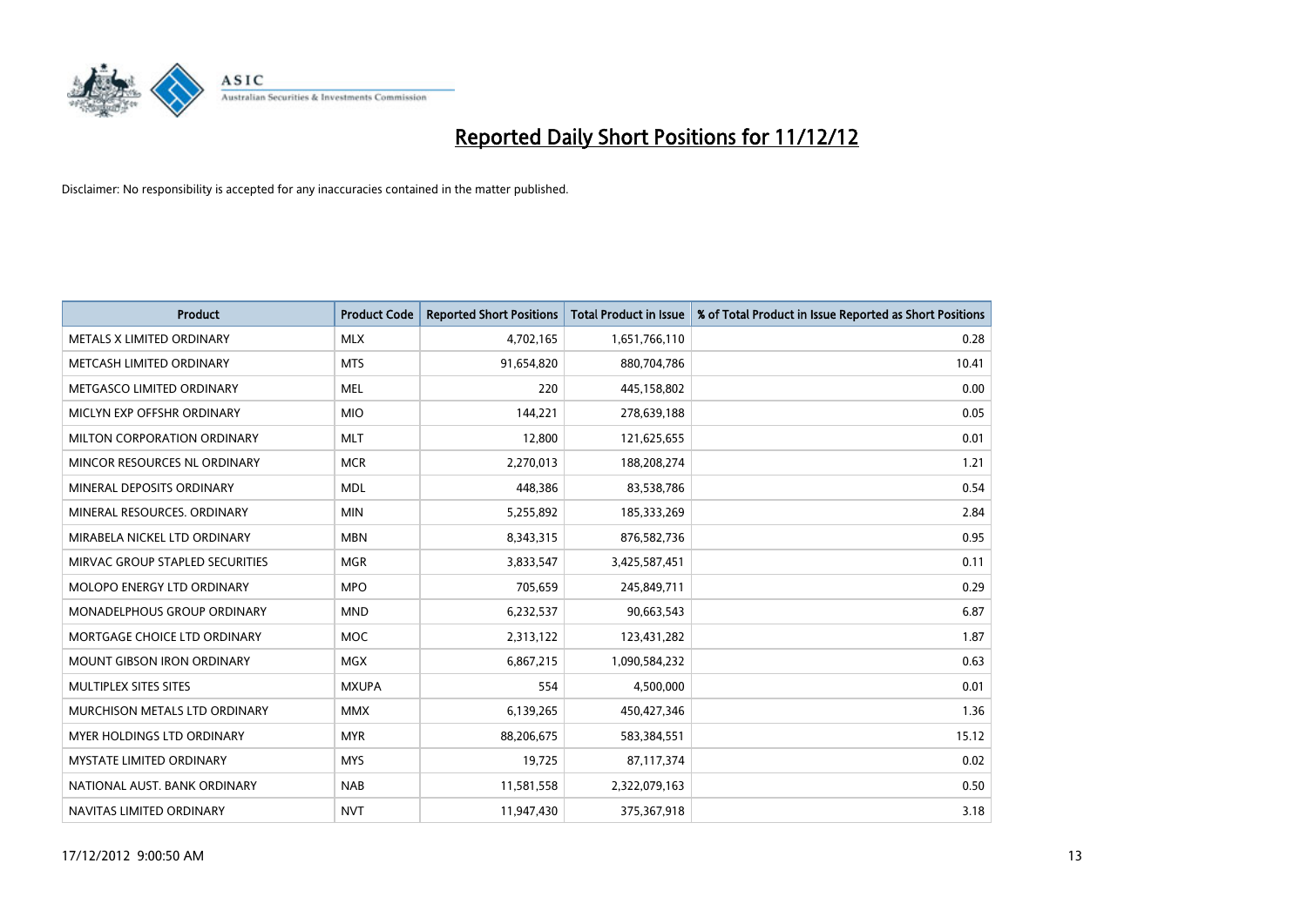

| <b>Product</b>                        | <b>Product Code</b> | <b>Reported Short Positions</b> | <b>Total Product in Issue</b> | % of Total Product in Issue Reported as Short Positions |
|---------------------------------------|---------------------|---------------------------------|-------------------------------|---------------------------------------------------------|
| NEON ENERGY LIMITED ORDINARY          | <b>NEN</b>          | 3,362,312                       | 549,582,936                   | 0.61                                                    |
| NEPTUNE MARINE ORDINARY               | <b>NMS</b>          | 60                              | 1,817,862,292                 | 0.00                                                    |
| NEW HOPE CORPORATION ORDINARY         | <b>NHC</b>          | 2,610,632                       | 830,563,352                   | 0.31                                                    |
| NEWCREST MINING ORDINARY              | <b>NCM</b>          | 1,984,352                       | 765,906,839                   | 0.26                                                    |
| NEWS CORP A NON-VOTING CDI            | <b>NWSLV</b>        | 2,270,726                       | 1,538,750,637                 | 0.15                                                    |
| NEWS CORP B VOTING CDI                | <b>NWS</b>          | 1,240,075                       | 798,520,953                   | 0.16                                                    |
| NEWSAT LIMITED ORDINARY               | <b>NWT</b>          | 58,617                          | 233,052,157                   | 0.03                                                    |
| NEXTDC LIMITED ORDINARY               | <b>NXT</b>          | 3,189,467                       | 150,827,388                   | 2.11                                                    |
| NEXUS ENERGY LIMITED ORDINARY         | <b>NXS</b>          | 7,696,761                       | 1,329,821,159                 | 0.58                                                    |
| NIDO PETROLEUM ORDINARY               | <b>NDO</b>          | 105,313                         | 1,599,454,290                 | 0.01                                                    |
| NOBLE MINERAL RES ORDINARY            | <b>NMG</b>          | 3,768,400                       | 660,147,952                   | 0.57                                                    |
| NORFOLK GROUP ORDINARY                | <b>NFK</b>          | 50                              | 158,890,730                   | 0.00                                                    |
| NORTHERN IRON LTD ORDINARY            | <b>NFE</b>          | 3,394,328                       | 493,067,453                   | 0.69                                                    |
| NORTHERN STAR ORDINARY                | <b>NST</b>          | 3,278,475                       | 424,218,168                   | 0.77                                                    |
| NRW HOLDINGS LIMITED ORDINARY         | <b>NWH</b>          | 3,337,013                       | 278,888,011                   | 1.20                                                    |
| NUFARM LIMITED ORDINARY               | <b>NUF</b>          | 6,140,462                       | 262,721,422                   | 2.34                                                    |
| OAKTON LIMITED ORDINARY               | <b>OKN</b>          | 50,000                          | 91,721,874                    | 0.05                                                    |
| OCEANAGOLD CORP. CHESS DEPOSITARY INT | OGC                 | 2,227,450                       | 263,278,752                   | 0.85                                                    |
| OIL SEARCH LTD ORDINARY               | <b>OSH</b>          | 2,593,243                       | 1,334,756,742                 | 0.19                                                    |
| OM HOLDINGS LIMITED ORDINARY          | OMH                 | 4,035,230                       | 673,423,337                   | 0.60                                                    |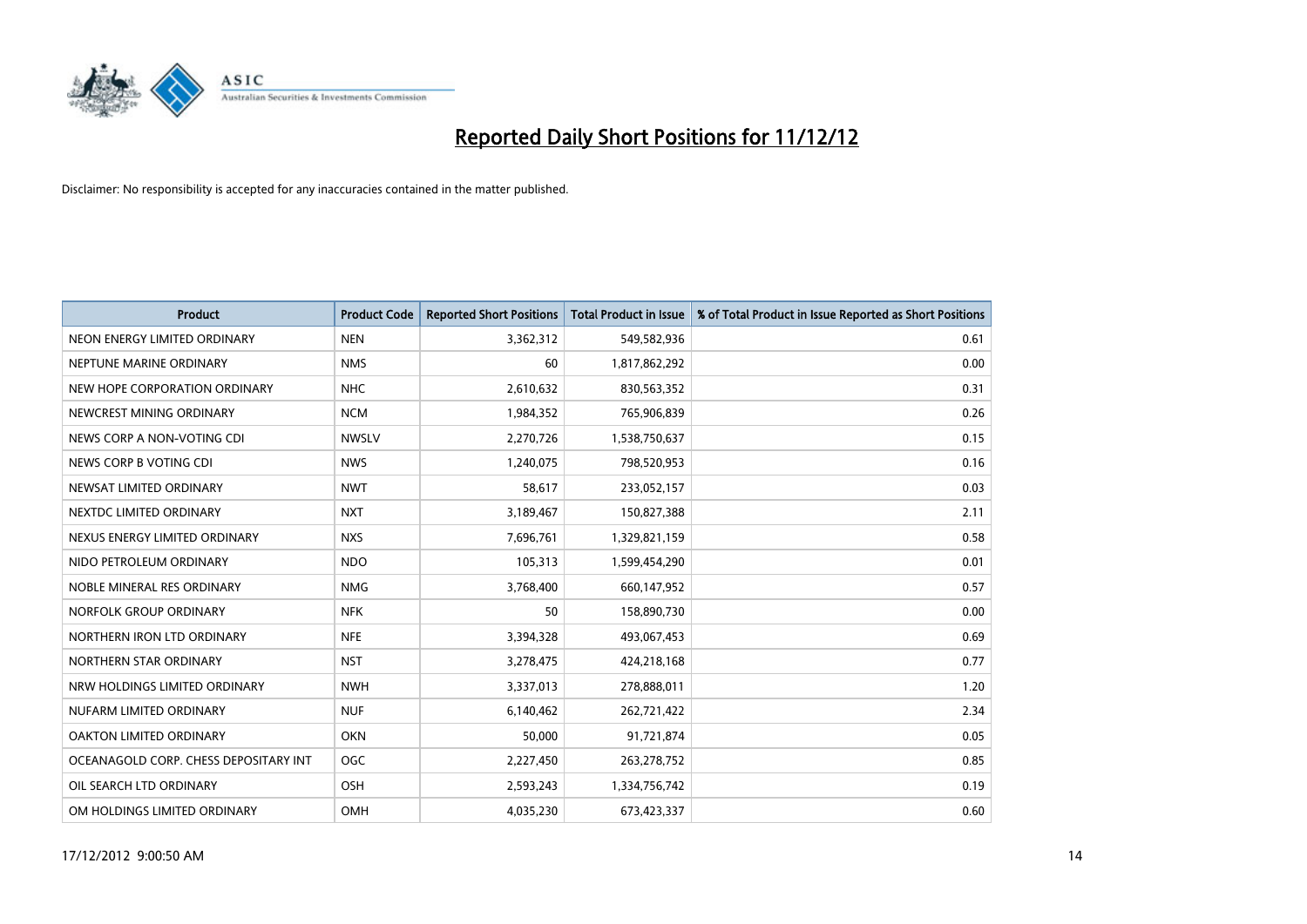

| <b>Product</b>               | <b>Product Code</b> | <b>Reported Short Positions</b> | <b>Total Product in Issue</b> | % of Total Product in Issue Reported as Short Positions |
|------------------------------|---------------------|---------------------------------|-------------------------------|---------------------------------------------------------|
| ORICA LIMITED ORDINARY       | ORI                 | 2,790,077                       | 365,642,802                   | 0.76                                                    |
| ORIGIN ENERGY ORDINARY       | <b>ORG</b>          | 17,035,100                      | 1,093,737,528                 | 1.56                                                    |
| OROCOBRE LIMITED ORDINARY    | <b>ORE</b>          | 124,725                         | 117,745,140                   | 0.11                                                    |
| OROTONGROUP LIMITED ORDINARY | <b>ORL</b>          | 69,611                          | 40,880,902                    | 0.17                                                    |
| OZ MINERALS ORDINARY         | OZL                 | 5,605,398                       | 303,470,022                   | 1.85                                                    |
| PACIFIC BRANDS ORDINARY      | PBG                 | 7,818,950                       | 912,915,695                   | 0.86                                                    |
| PALADIN ENERGY LTD ORDINARY  | <b>PDN</b>          | 75,120,151                      | 836,825,651                   | 8.98                                                    |
| PANAUST LIMITED ORDINARY     | <b>PNA</b>          | 2,754,092                       | 605,962,322                   | 0.45                                                    |
| PANCONTINENTAL OIL ORDINARY  | <b>PCL</b>          | 233,335                         | 1,150,994,096                 | 0.02                                                    |
| PANORAMIC RESOURCES ORDINARY | PAN                 | 2,191,580                       | 256,058,555                   | 0.86                                                    |
| PAPERLINX LIMITED ORDINARY   | <b>PPX</b>          | 155,124                         | 609,280,761                   | 0.03                                                    |
| PAPILLON RES LTD ORDINARY    | <b>PIR</b>          | 3,416,544                       | 264,750,891                   | 1.29                                                    |
| PATTIES FOODS LTD ORDINARY   | PFL                 | 100,000                         | 139,065,639                   | 0.07                                                    |
| PEET LIMITED ORDINARY        | <b>PPC</b>          | 4,158,101                       | 321,013,141                   | 1.30                                                    |
| PERILYA LIMITED ORDINARY     | PEM                 | 514                             | 769,316,426                   | 0.00                                                    |
| PERPETUAL LIMITED ORDINARY   | <b>PPT</b>          | 2,109,604                       | 41,980,678                    | 5.03                                                    |
| PERSEUS MINING LTD ORDINARY  | PRU                 | 10,781,806                      | 457,962,088                   | 2.35                                                    |
| PHARMAXIS LTD ORDINARY       | <b>PXS</b>          | 7,543,150                       | 308,543,389                   | 2.44                                                    |
| PLATINUM ASSET ORDINARY      | <b>PTM</b>          | 13,178,658                      | 561,347,878                   | 2.35                                                    |
| PLATINUM AUSTRALIA ORDINARY  | <b>PLA</b>          | 836,127                         | 504,968,043                   | 0.17                                                    |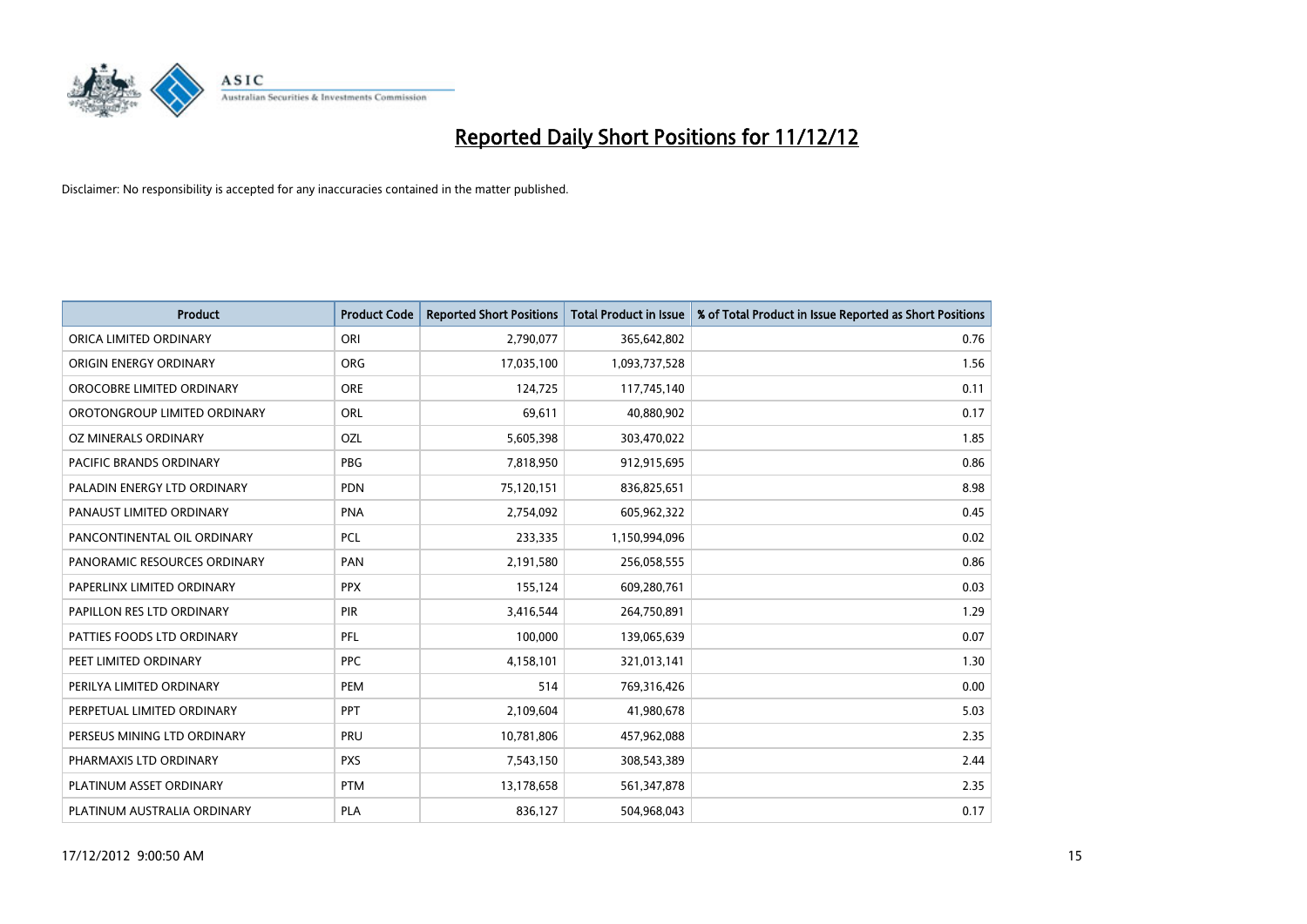

| <b>Product</b>                      | <b>Product Code</b> | <b>Reported Short Positions</b> | <b>Total Product in Issue</b> | % of Total Product in Issue Reported as Short Positions |
|-------------------------------------|---------------------|---------------------------------|-------------------------------|---------------------------------------------------------|
| PMI GOLD CORP CDI 1:1               | <b>PVM</b>          | 96,483                          | 122,535,143                   | 0.08                                                    |
| PMP LIMITED ORDINARY                | <b>PMP</b>          | 196,142                         | 323,781,124                   | 0.06                                                    |
| PRANA BIOTECHNOLOGY ORDINARY        | PBT                 | 78,000                          | 340,689,928                   | 0.02                                                    |
| PREMIER INVESTMENTS ORDINARY        | <b>PMV</b>          | 942,916                         | 155,260,478                   | 0.61                                                    |
| PRIMA BIOMED LTD ORDINARY           | PRR                 | 6,288,810                       | 1,066,063,388                 | 0.59                                                    |
| PRIMARY HEALTH CARE ORDINARY        | <b>PRY</b>          | 27,339,804                      | 502,983,554                   | 5.44                                                    |
| PRIMEAG AUSTRALIA ORDINARY          | PAG                 | 51,854                          | 266,394,444                   | 0.02                                                    |
| PROGRAMMED ORDINARY                 | <b>PRG</b>          | 220,000                         | 118,177,001                   | 0.19                                                    |
| PSIVIDA CORP CDI 1:1                | <b>PVA</b>          | 50,000                          | 8,941,306                     | 0.56                                                    |
| PURA VIDA ENERGY NL ORDINARY        | <b>PVD</b>          | 157,040                         | 59,769,584                    | 0.26                                                    |
| <b>QANTAS AIRWAYS ORDINARY</b>      | QAN                 | 12,970,142                      | 2,265,123,620                 | 0.57                                                    |
| <b>OBE INSURANCE GROUP ORDINARY</b> | <b>OBE</b>          | 58,027,658                      | 1,196,747,582                 | 4.85                                                    |
| ORXPHARMA LTD ORDINARY              | <b>ORX</b>          | 130,762                         | 144,577,206                   | 0.09                                                    |
| <b>QUBE HOLDINGS LTD ORDINARY</b>   | <b>QUB</b>          | 12,250,712                      | 926,489,845                   | 1.32                                                    |
| RAMELIUS RESOURCES ORDINARY         | <b>RMS</b>          | 4,856,303                       | 337,296,949                   | 1.44                                                    |
| RAMSAY HEALTH CARE ORDINARY         | <b>RHC</b>          | 2,457,182                       | 202,081,252                   | 1.22                                                    |
| <b>RCR TOMLINSON ORDINARY</b>       | <b>RCR</b>          | 299,077                         | 132,431,265                   | 0.23                                                    |
| <b>REA GROUP ORDINARY</b>           | <b>REA</b>          | 15,000                          | 131,714,699                   | 0.01                                                    |
| <b>RECKON LIMITED ORDINARY</b>      | <b>RKN</b>          | 451,000                         | 129,488,015                   | 0.35                                                    |
| <b>RED 5 LIMITED ORDINARY</b>       | <b>RED</b>          | 1,387,336                       | 135,488,008                   | 1.02                                                    |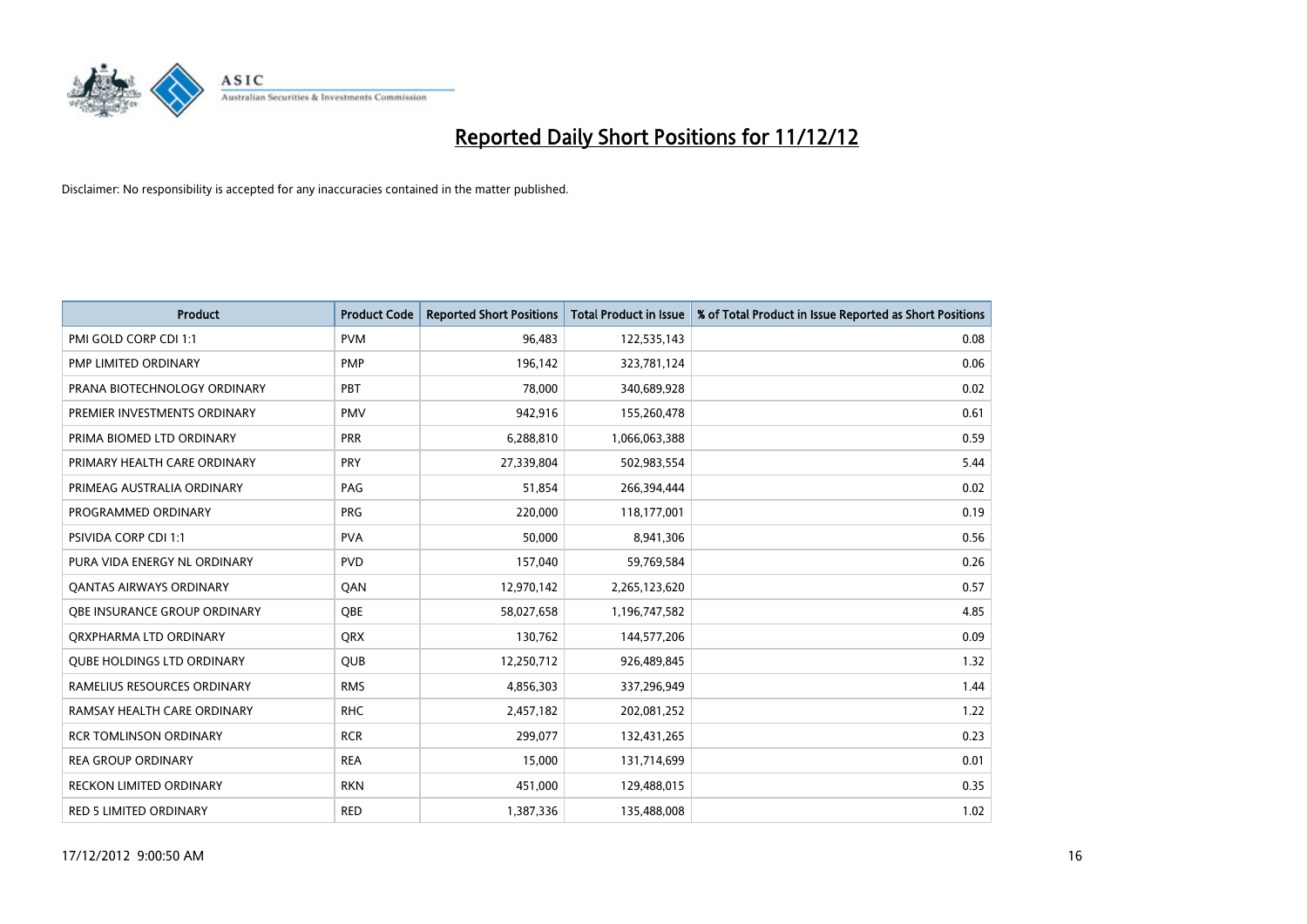

| <b>Product</b>                  | <b>Product Code</b> | <b>Reported Short Positions</b> | <b>Total Product in Issue</b> | % of Total Product in Issue Reported as Short Positions |
|---------------------------------|---------------------|---------------------------------|-------------------------------|---------------------------------------------------------|
| <b>RED FORK ENERGY ORDINARY</b> | <b>RFE</b>          | 2,099,064                       | 384,951,719                   | 0.55                                                    |
| REDBANK ENERGY LTD ORDINARY     | AEJ                 | 13                              | 786,287                       | 0.00                                                    |
| REDFLEX HOLDINGS ORDINARY       | <b>RDF</b>          | 2,820                           | 110,762,310                   | 0.00                                                    |
| REECE AUSTRALIA LTD. ORDINARY   | <b>REH</b>          | 10,500                          | 99,600,000                    | 0.01                                                    |
| <b>REGIS RESOURCES ORDINARY</b> | <b>RRL</b>          | 1,423,116                       | 473,943,160                   | 0.30                                                    |
| RESMED INC CDI 10:1             | <b>RMD</b>          | 3,420,687                       | 1,556,242,300                 | 0.22                                                    |
| <b>RESOLUTE MINING ORDINARY</b> | <b>RSG</b>          | 1,946,343                       | 642,996,890                   | 0.30                                                    |
| RESOURCE GENERATION ORDINARY    | <b>RES</b>          | 173                             | 263,345,652                   | 0.00                                                    |
| RETAIL FOOD GROUP ORDINARY      | <b>RFG</b>          | 149,592                         | 127,696,060                   | 0.12                                                    |
| REVERSE CORP LIMITED ORDINARY   | <b>REF</b>          | 100                             | 92,382,175                    | 0.00                                                    |
| REX MINERALS LIMITED ORDINARY   | <b>RXM</b>          | 2,213,640                       | 188,907,284                   | 1.17                                                    |
| <b>RHG LIMITED ORDINARY</b>     | <b>RHG</b>          | 290,983                         | 308,483,177                   | 0.09                                                    |
| RIALTO ENERGY ORDINARY          | <b>RIA</b>          | 41                              | 672,259,992                   | 0.00                                                    |
| RIO TINTO LIMITED ORDINARY      | <b>RIO</b>          | 8,340,510                       | 435,758,720                   | 1.91                                                    |
| ROC OIL COMPANY ORDINARY        | <b>ROC</b>          | 1,268,245                       | 683,235,552                   | 0.19                                                    |
| RURALCO HOLDINGS ORDINARY       | <b>RHL</b>          | 12,000                          | 55,019,284                    | 0.02                                                    |
| SAI GLOBAL LIMITED ORDINARY     | SAI                 | 6,645,119                       | 206,787,796                   | 3.21                                                    |
| SALMAT LIMITED ORDINARY         | <b>SLM</b>          | 533,553                         | 159,812,799                   | 0.33                                                    |
| SAMSON OIL & GAS LTD ORDINARY   | SSN                 | 7,753,600                       | 1,850,487,388                 | 0.42                                                    |
| SANDFIRE RESOURCES ORDINARY     | <b>SFR</b>          | 1,859,646                       | 152,724,301                   | 1.22                                                    |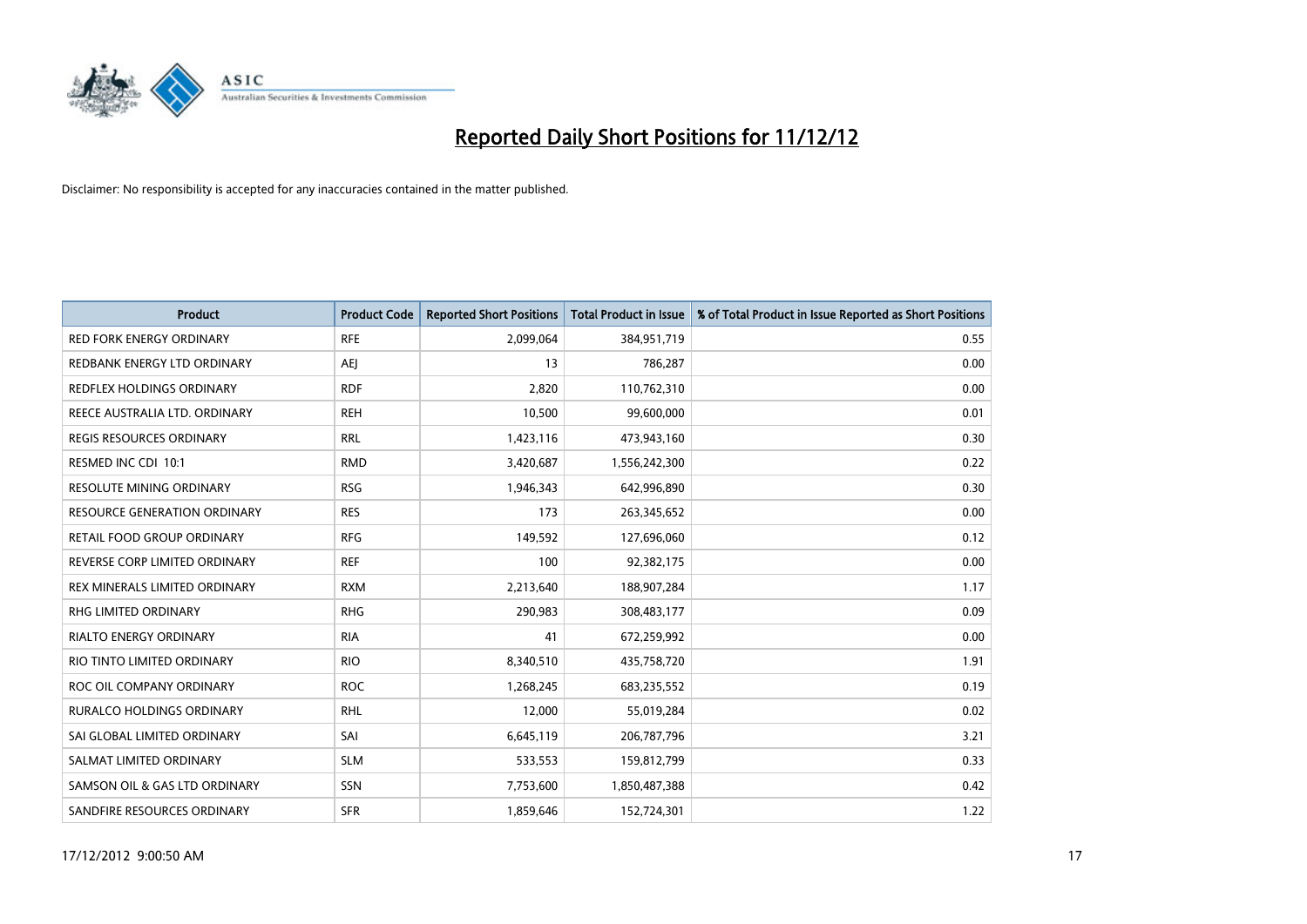

| <b>Product</b>                           | <b>Product Code</b> | <b>Reported Short Positions</b> | <b>Total Product in Issue</b> | % of Total Product in Issue Reported as Short Positions |
|------------------------------------------|---------------------|---------------------------------|-------------------------------|---------------------------------------------------------|
| <b>SANTOS LTD ORDINARY</b>               | <b>STO</b>          | 4,073,466                       | 958,851,881                   | 0.42                                                    |
| SARACEN MINERAL ORDINARY                 | SAR                 | 6,287,721                       | 595,032,306                   | 1.06                                                    |
| SCA PROPERTY GROUP DEFERRED SETTLEMENT   | <b>SCP</b>          | 1,069,996                       | 586,000,000                   | 0.18                                                    |
| SEDGMAN LIMITED ORDINARY                 | <b>SDM</b>          | 538,575                         | 217,623,797                   | 0.25                                                    |
| SEEK LIMITED ORDINARY                    | <b>SEK</b>          | 13,589,535                      | 337,101,307                   | 4.03                                                    |
| SENEX ENERGY LIMITED ORDINARY            | SXY                 | 2,666,087                       | 1,140,194,837                 | 0.23                                                    |
| SERVCORP LIMITED ORDINARY                | SRV                 | 100                             | 98,432,275                    | 0.00                                                    |
| SERVICE STREAM ORDINARY                  | <b>SSM</b>          | 5,018                           | 283,418,867                   | 0.00                                                    |
| SEVEN GROUP HOLDINGS ORDINARY            | <b>SVW</b>          | 3,019,433                       | 307,410,281                   | 0.98                                                    |
| SEVEN WEST MEDIA LTD ORDINARY            | <b>SWM</b>          | 23,240,704                      | 999,160,872                   | 2.33                                                    |
| SIGMA PHARMACEUTICAL ORDINARY            | <b>SIP</b>          | 6,575,786                       | 1,178,522,899                 | 0.56                                                    |
| SILEX SYSTEMS ORDINARY                   | <b>SLX</b>          | 888,805                         | 170,232,464                   | 0.52                                                    |
| SILVER LAKE RESOURCE ORDINARY            | <b>SLR</b>          | 17,898,504                      | 225,493,476                   | 7.94                                                    |
| SIMS METAL MGMT LTD ORDINARY             | <b>SGM</b>          | 7,604,444                       | 204,269,939                   | 3.72                                                    |
| SINGAPORE TELECOMM. CHESS DEPOSITARY INT | SGT                 | 3,779,121                       | 138,645,546                   | 2.73                                                    |
| SIRIUS RESOURCES NL ORDINARY             | <b>SIR</b>          | 97,000                          | 191,949,586                   | 0.05                                                    |
| SIRTEX MEDICAL ORDINARY                  | <b>SRX</b>          | 37,177                          | 55,768,136                    | 0.07                                                    |
| SKILLED GROUP LTD ORDINARY               | <b>SKE</b>          | 5,178,261                       | 233,487,276                   | 2.22                                                    |
| <b>SKY NETWORK ORDINARY</b>              | <b>SKT</b>          | 881,001                         | 389,139,785                   | 0.23                                                    |
| SKYCITY ENT GRP LTD ORDINARY             | <b>SKC</b>          | 87,615                          | 576.958.340                   | 0.02                                                    |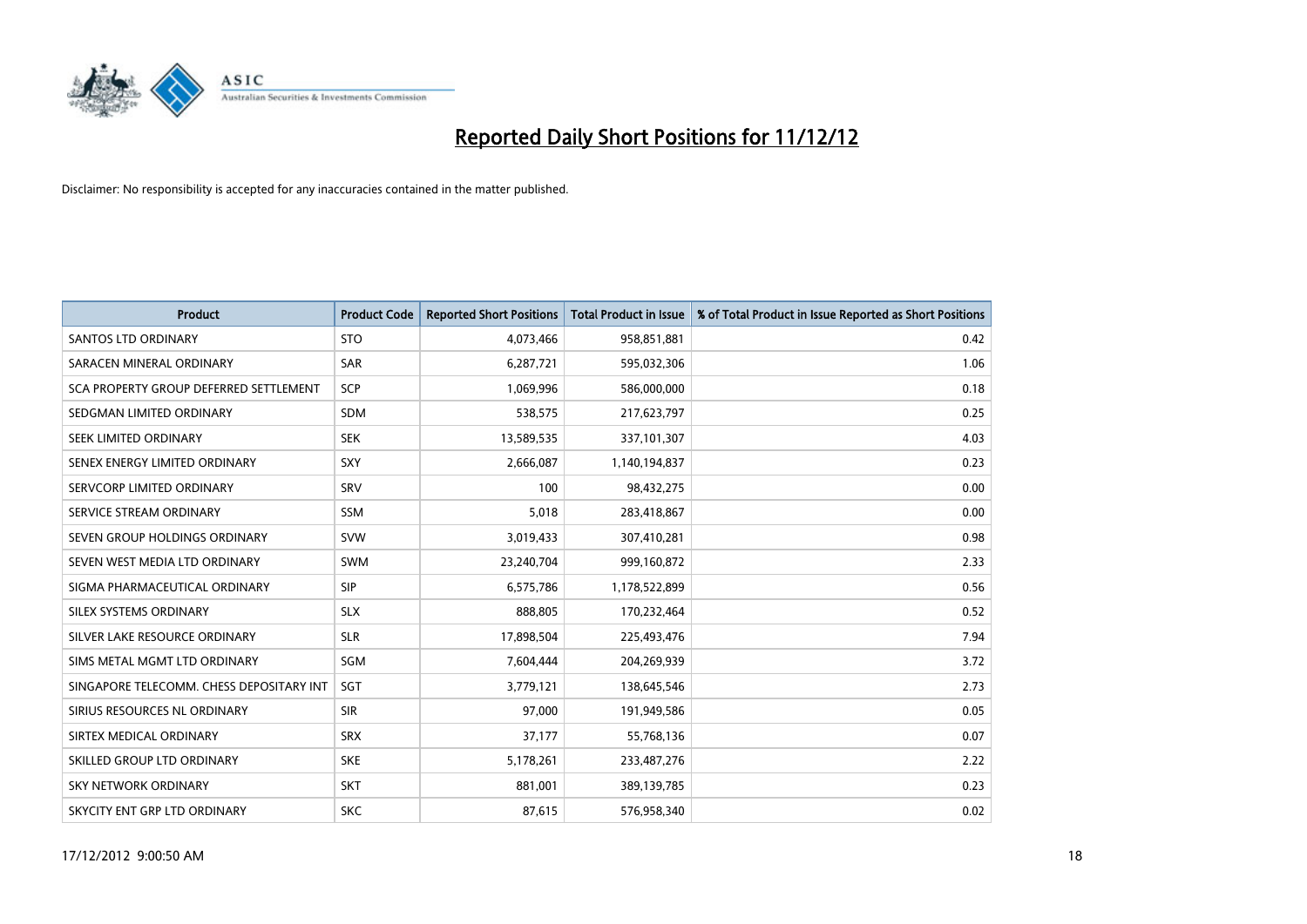

| <b>Product</b>                           | <b>Product Code</b> | <b>Reported Short Positions</b> | Total Product in Issue | % of Total Product in Issue Reported as Short Positions |
|------------------------------------------|---------------------|---------------------------------|------------------------|---------------------------------------------------------|
| SMS MANAGEMENT, ORDINARY                 | <b>SMX</b>          | 839,374                         | 69,378,477             | 1.21                                                    |
| SONIC HEALTHCARE ORDINARY                | <b>SHL</b>          | 4,981,795                       | 395,568,681            | 1.26                                                    |
| SOUL PATTINSON (W.H) ORDINARY            | SOL                 | 37,771                          | 239,395,320            | 0.02                                                    |
| SOUTH BOULDER MINES ORDINARY             | <b>STB</b>          | 136,195                         | 127,782,826            | 0.11                                                    |
| SP AUSNET STAPLED SECURITIES             | <b>SPN</b>          | 6,804,232                       | 3,339,620,165          | 0.20                                                    |
| SPARK INFRASTRUCTURE STAPLED NOTE & UNIT | SKI                 | 36,104,463                      | 1,326,734,264          | 2.72                                                    |
| SPDR 200 FUND ETF UNITS                  | <b>STW</b>          | 37,969                          | 47,859,567             | 0.08                                                    |
| SPECIALTY FASHION ORDINARY               | <b>SFH</b>          | 2,578,941                       | 192,236,121            | 1.34                                                    |
| ST BARBARA LIMITED ORDINARY              | <b>SBM</b>          | 2,217,288                       | 488,074,077            | 0.45                                                    |
| STANMORE COAL LTD ORDINARY               | <b>SMR</b>          | 32,870                          | 207,527,090            | 0.02                                                    |
| STARPHARMA HOLDINGS ORDINARY             | SPL                 | 5,759,701                       | 283,640,060            | 2.03                                                    |
| STHN CROSS MEDIA ORDINARY                | <b>SXL</b>          | 17,265,565                      | 704,858,524            | 2.45                                                    |
| STOCKLAND UNITS/ORD STAPLED              | SGP                 | 17,870,086                      | 2,202,657,963          | 0.81                                                    |
| STRAITS RES LTD. ORDINARY                | SRO                 | 640,232                         | 1,164,150,159          | 0.05                                                    |
| STW COMMUNICATIONS ORDINARY              | SGN                 | 1,674,924                       | 403,828,512            | 0.41                                                    |
| SUNCORP GROUP LTD ORDINARY               | <b>SUN</b>          | 7,673,514                       | 1,286,600,980          | 0.60                                                    |
| SUNDANCE ENERGY ORDINARY                 | <b>SEA</b>          | 3,198,373                       | 277,598,474            | 1.15                                                    |
| SUNDANCE RESOURCES ORDINARY              | <b>SDL</b>          | 15,403,192                      | 3,066,227,034          | 0.50                                                    |
| SUNLAND GROUP LTD ORDINARY               | <b>SDG</b>          | 118,391                         | 191,238,877            | 0.06                                                    |
| SUPER RET REP LTD ORDINARY               | <b>SUL</b>          | 679,113                         | 196,382,811            | 0.35                                                    |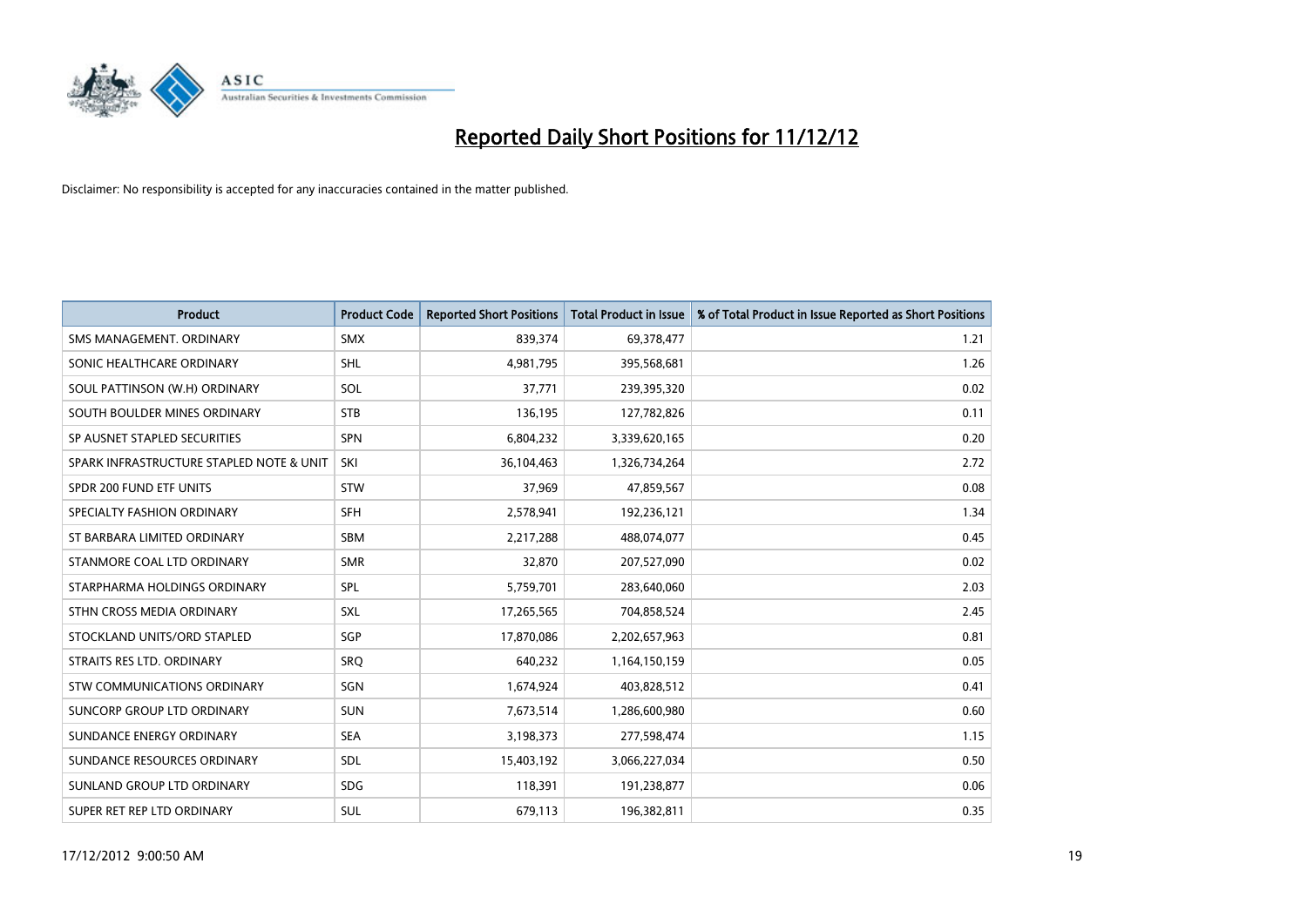

| <b>Product</b>                   | <b>Product Code</b> | <b>Reported Short Positions</b> | <b>Total Product in Issue</b> | % of Total Product in Issue Reported as Short Positions |
|----------------------------------|---------------------|---------------------------------|-------------------------------|---------------------------------------------------------|
| SYD AIRPORT STAPLED US PROHIBIT. | SYD                 | 10,271,961                      | 1,861,210,782                 | 0.55                                                    |
| SYRAH RESOURCES ORDINARY         | <b>SYR</b>          | 17,958                          | 133,869,590                   | 0.01                                                    |
| TABCORP HOLDINGS LTD ORDINARY    | <b>TAH</b>          | 14,569,273                      | 734,015,737                   | 1.98                                                    |
| <b>TANAMI GOLD NL ORDINARY</b>   | <b>TAM</b>          | 489,236                         | 261,132,677                   | 0.19                                                    |
| TAP OIL LIMITED ORDINARY         | <b>TAP</b>          | 493,239                         | 241,295,311                   | 0.20                                                    |
| TASSAL GROUP LIMITED ORDINARY    | <b>TGR</b>          | 105,228                         | 146,304,404                   | 0.07                                                    |
| <b>TATTS GROUP LTD ORDINARY</b>  | <b>TTS</b>          | 5,643,984                       | 1,385,200,190                 | 0.41                                                    |
| <b>TECHNOLOGY ONE ORDINARY</b>   | <b>TNE</b>          | 50,001                          | 305,675,455                   | 0.02                                                    |
| TELECOM CORPORATION ORDINARY     | <b>TEL</b>          | 14,548,502                      | 1,855,748,099                 | 0.78                                                    |
| TELSTRA CORPORATION, ORDINARY    | <b>TLS</b>          | 20,494,314                      | 12,443,074,357                | 0.16                                                    |
| TEN NETWORK HOLDINGS ORDINARY    | <b>TEN</b>          | 94,905,567                      | 1,437,204,873                 | 6.60                                                    |
| TERANGA GOLD CORP CDI 1:1        | <b>TGZ</b>          | 104,313                         | 163,248,235                   | 0.06                                                    |
| TEXON PETROLEUM LTD ORDINARY     | <b>TXN</b>          | 70,615                          | 245,039,848                   | 0.03                                                    |
| TFS CORPORATION LTD ORDINARY     | <b>TFC</b>          |                                 | 279,621,829                   | 0.00                                                    |
| THE REJECT SHOP ORDINARY         | <b>TRS</b>          | 2,643,029                       | 26,092,220                    | 10.13                                                   |
| THORN GROUP LIMITED ORDINARY     | <b>TGA</b>          | 523.896                         | 146,374,703                   | 0.36                                                    |
| <b>TIGER RESOURCES ORDINARY</b>  | <b>TGS</b>          | 3,410,274                       | 673,470,269                   | 0.51                                                    |
| TOLL HOLDINGS LTD ORDINARY       | <b>TOL</b>          | 35,188,131                      | 717,133,875                   | 4.91                                                    |
| TOX FREE SOLUTIONS ORDINARY      | <b>TOX</b>          | 629,100                         | 115,989,858                   | 0.54                                                    |
| TPG TELECOM LIMITED ORDINARY     | <b>TPM</b>          | 2,888,296                       | 793,808,141                   | 0.36                                                    |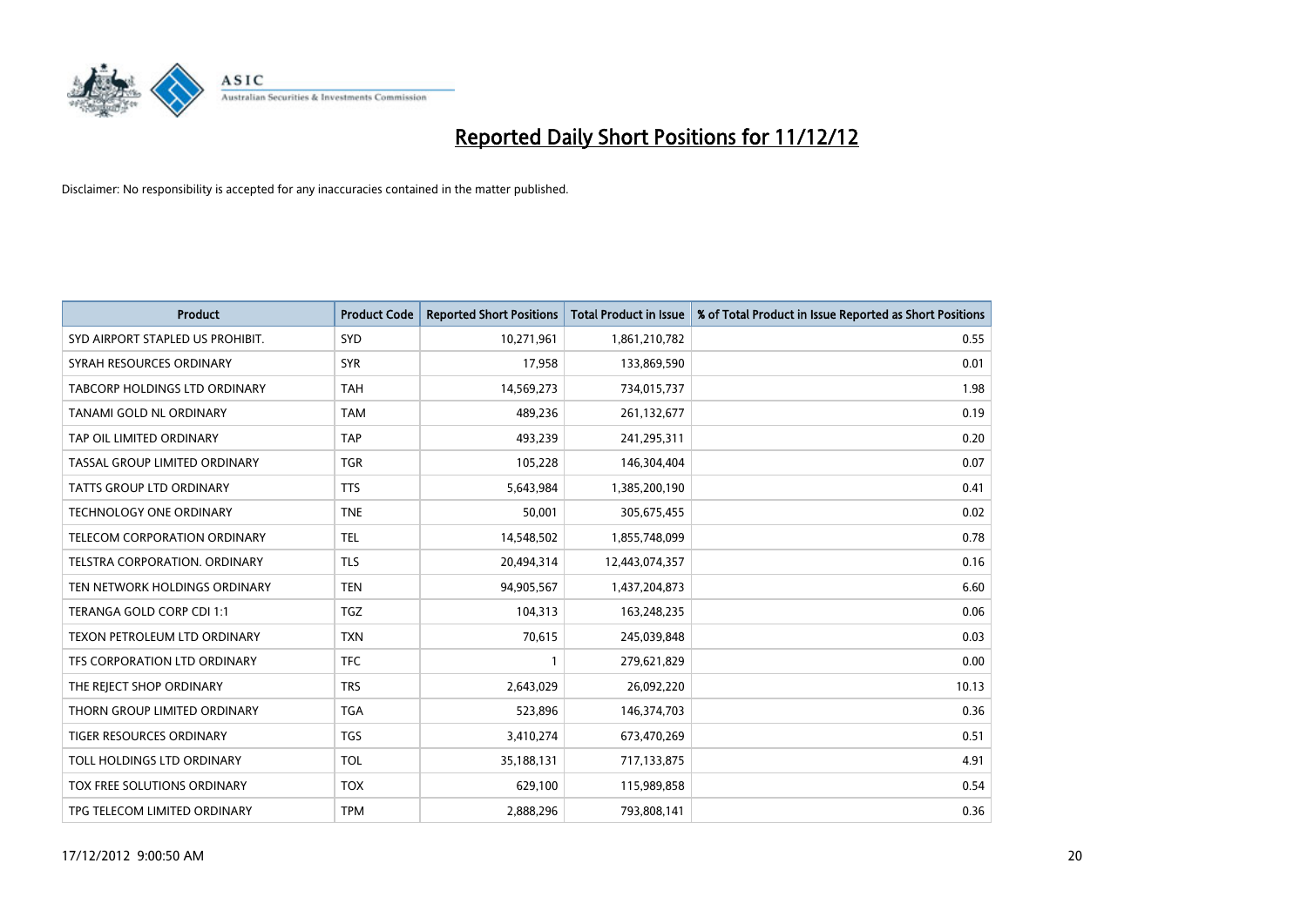

| <b>Product</b>                         | <b>Product Code</b> | <b>Reported Short Positions</b> | <b>Total Product in Issue</b> | % of Total Product in Issue Reported as Short Positions |
|----------------------------------------|---------------------|---------------------------------|-------------------------------|---------------------------------------------------------|
| <b>TRADE ME GROUP ORDINARY</b>         | <b>TME</b>          | 91,573                          | 396,017,568                   | 0.02                                                    |
| TRANSFIELD SERVICES ORDINARY           | <b>TSE</b>          | 7,045,613                       | 512,457,716                   | 1.37                                                    |
| TRANSPACIFIC INDUST. ORDINARY          | <b>TPI</b>          | 2,779,142                       | 1,578,556,067                 | 0.18                                                    |
| TRANSURBAN GROUP TRIPLE STAPLED SEC.   | <b>TCL</b>          | 7,610,925                       | 1,461,665,097                 | 0.52                                                    |
| TREASURY WINE ESTATE ORDINARY          | <b>TWE</b>          | 18,654,488                      | 647,227,144                   | 2.88                                                    |
| TROY RESOURCES LTD ORDINARY            | <b>TRY</b>          | 10,803                          | 91,318,649                    | 0.01                                                    |
| UGL LIMITED ORDINARY                   | UGL                 | 6,939,574                       | 166,315,038                   | 4.17                                                    |
| UXC LIMITED ORDINARY                   | <b>UXC</b>          | 1,443,379                       | 308,056,885                   | 0.47                                                    |
| <b>VENTURE MINERALS ORDINARY</b>       | <b>VMS</b>          | 327,760                         | 287,320,170                   | 0.11                                                    |
| <b>VIRGIN AUS HLDG LTD ORDINARY</b>    | <b>VAH</b>          | 39,368,137                      | 2,455,775,111                 | 1.60                                                    |
| VITERRA INC CDI 1:1                    | <b>VTA</b>          | 10                              | 68,629,939                    | 0.00                                                    |
| <b>VOCUS COMMS LTD ORDINARY</b>        | <b>VOC</b>          | 70,951                          | 77,111,341                    | 0.09                                                    |
| <b>WATPAC LIMITED ORDINARY</b>         | <b>WTP</b>          | 8,701                           | 184,332,526                   | 0.00                                                    |
| <b>WDS LIMITED ORDINARY</b>            | <b>WDS</b>          | 7                               | 144,740,614                   | 0.00                                                    |
| WEBIET LIMITED ORDINARY                | <b>WEB</b>          | 379,073                         | 71,065,929                    | 0.53                                                    |
| WESFARMERS LIMITED ORDINARY            | <b>WES</b>          | 26,427,840                      | 1,006,645,953                 | 2.63                                                    |
| WESFARMERS LIMITED PARTIALLY PROTECTED | <b>WESN</b>         | 70,405                          | 150,547,645                   | 0.05                                                    |
| WESTERN AREAS NL ORDINARY              | <b>WSA</b>          | 12,174,581                      | 192,893,794                   | 6.31                                                    |
| WESTERN DESERT RES. ORDINARY           | <b>WDR</b>          | 568,270                         | 340,748,537                   | 0.17                                                    |
| WESTFIELD GROUP ORD/UNIT STAPLED SEC   | <b>WDC</b>          | 4,182,753                       | 2,249,809,558                 | 0.19                                                    |